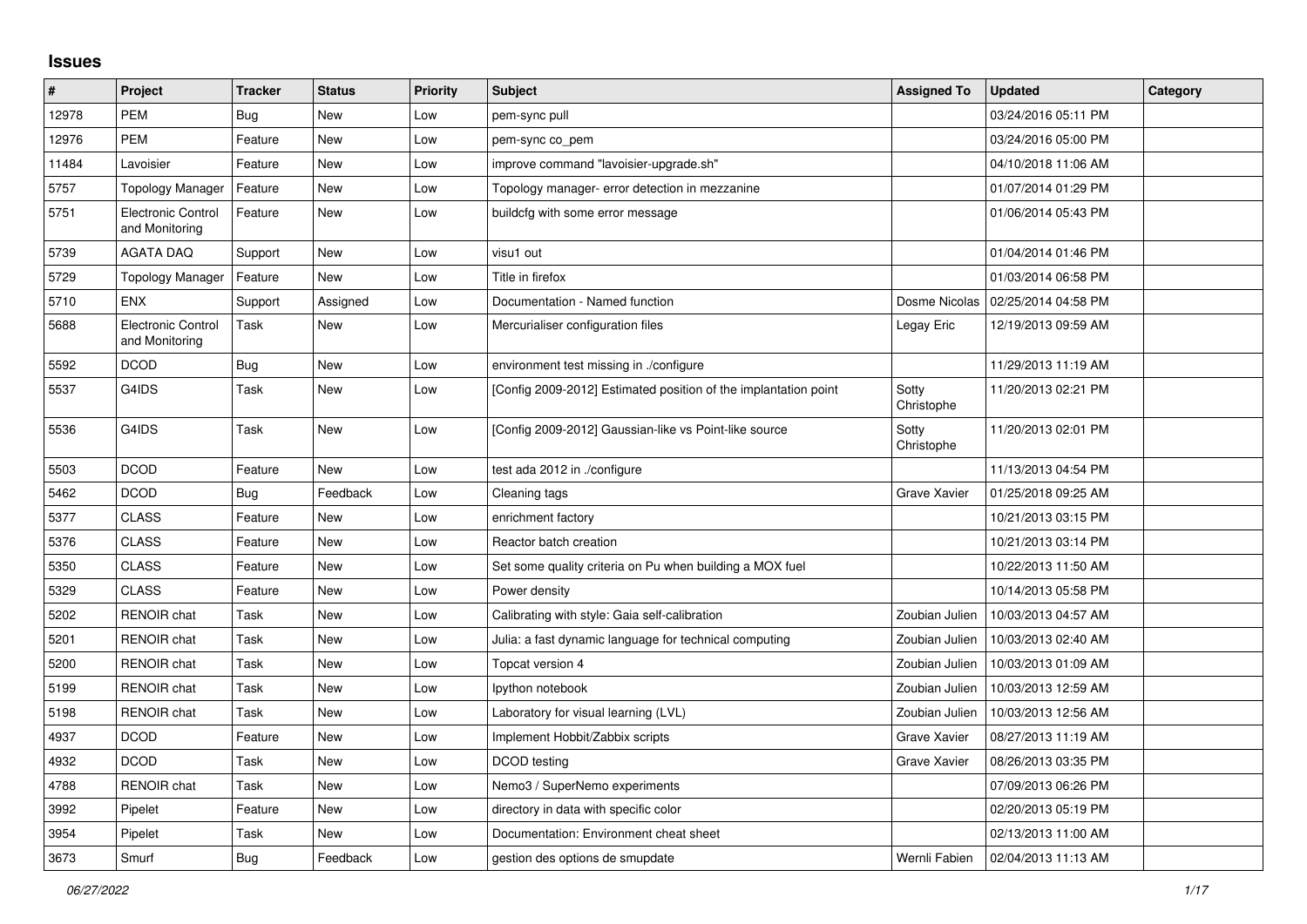| $\vert$ # | Project                            | <b>Tracker</b> | <b>Status</b> | <b>Priority</b> | <b>Subject</b>                                                 | <b>Assigned To</b>  | <b>Updated</b>                       | Category |
|-----------|------------------------------------|----------------|---------------|-----------------|----------------------------------------------------------------|---------------------|--------------------------------------|----------|
| 3043      | APCScheduler                       | Feature        | New           | Low             | option submit                                                  | Colley<br>Jean-Marc | 03/10/2016 12:43 PM                  |          |
| 3022      | <b>AGATA DAQ</b>                   | Feature        | <b>New</b>    | Low             | [ELOG] change the "From"                                       |                     | 07/26/2012 10:18 AM                  |          |
| 2373      | LC <sub>2</sub>                    | <b>Bug</b>     | Assigned      | Low             | Test of responsivity                                           | Lafage Vincent      | 12/20/2011 03:50 PM                  |          |
| 2118      | LC2                                | Feature        | <b>New</b>    | Low             | Prepare the Command Line Interface of validator to parse rdRam | Lafage Vincent      | 10/20/2011 04:20 PM                  |          |
| 2112      | LC <sub>2</sub>                    | Feature        | New           | Low             | Rorc lib                                                       |                     | 04/08/2013 06:11 PM                  |          |
| 2109      | <b>LPC Service</b><br>Informatique | Support        | New           | Low             | imprimantes                                                    | Jammes<br>Fabrice   | 10/19/2011 10:12 AM                  |          |
| 2076      | LC <sub>2</sub>                    | Feature        | <b>New</b>    | Low             | Finer grained report for boot Crocus script                    |                     | 10/11/2011 02:18 PM                  |          |
| 1566      | Pipelet                            | Bug            | <b>New</b>    | Low             | Bug daemon cherrypy on Macintosh                               |                     | 05/10/2011 12:14 PM                  |          |
| 1336      | Pipelet                            | <b>Task</b>    | <b>New</b>    | Low             | Add comments in multiplex                                      |                     | 02/24/2011 10:17 AM                  |          |
| 1258      | LC2                                | Support        | Assigned      | Low             | Better report of mute FRT                                      | Lafage Vincent      | 09/18/2012 06:15 PM                  |          |
| 1255      | LC2                                | Feature        | Assigned      | Low             | Provide proper Shared-Object name to libraries                 |                     | Lafage Vincent   01/17/2011 01:39 PM |          |
| 1254      | LC <sub>2</sub>                    | Feature        | Assigned      | Low             | Add Tooltip for the three LC2 modes                            |                     | Lafage Vincent   01/17/2011 01:34 PM |          |
| 1253      | LC <sub>2</sub>                    | <b>Bug</b>     | Assigned      | Low             | use / harden checks of getline                                 |                     | Lafage Vincent   01/17/2011 01:32 PM |          |
| 1252      | LC2                                | Bug            | Assigned      | Low             | What is the proper Parsing Algorithm?                          |                     | Lafage Vincent   01/17/2011 11:34 AM |          |
| 1235      | LC <sub>2</sub>                    | <b>Bug</b>     | Assigned      | Low             | shared-lib-calls-exit                                          |                     | Lafage Vincent   01/13/2011 12:16 AM |          |
| 1232      | LC2                                | Feature        | Assigned      | Low             | Include parseCrocusVersion in the Crocus Thread                |                     | Lafage Vincent   01/12/2011 12:18 AM |          |
| 1231      | LC2                                | Feature        | Assigned      | Low             | Include boot in the Crocus Thread                              |                     | Lafage Vincent   01/12/2011 12:16 AM |          |
| 959       | SphereLib                          | Feature        | <b>New</b>    | Low             | intégrer ginp                                                  |                     | 10/06/2010 11:30 AM                  |          |
| 938       | SphereLib                          | Bug            | New           | Low             | Construction icosahedron                                       |                     | 09/29/2010 11:32 AM                  |          |
| 890       | SphereLib                          | Feature        | New           | Low             | spline with order $!= 3$                                       |                     | 09/06/2010 03:08 PM                  |          |
| 748       | Pipelet                            | Feature        | <b>New</b>    | Low             | Git and CVS repositories                                       | Le Jeune<br>Maude   | 03/11/2011 11:41 AM                  |          |
| 631       | ftsmonitor                         | Feature        | <b>New</b>    | Low             | History of a DN access                                         |                     | 10/22/2010 10:10 AM                  |          |
| 500       | TReqS                              | Feature        | New           | Low             | Injecter les information d'opération vers COLLOS               |                     | 03/24/2015 04:29 PM                  |          |
| 425       | TReqS                              | Feature        | New           | Low             | Durée de vie des métadata                                      |                     | 03/24/2015 04:30 PM                  |          |
| 202       | Smurf                              | Feature        | <b>New</b>    | Low             | Smurf::DB::Getopt add fping to smelect                         |                     | 10/21/2009 04:46 PM                  |          |
| 187       | <b>RIsngCons</b>                   | Feature        | New           | Low             | Abort limit/delete/ack                                         | <b>Puel Mattieu</b> | 10/07/2009 01:08 PM                  |          |
| 93        | RIsngCons                          | Feature        | New           | Low             | Touche pour forcer le renouvellement de cache                  |                     | 03/31/2009 10:16 AM                  |          |
| 87        | RIsngCons                          | Feature        | <b>New</b>    | Low             | Limiter la taille du cache                                     |                     | 03/30/2009 03:32 PM                  |          |
| 86        | RIsngCons                          | Feature        | New           | Low             | Tris dynamiques                                                |                     | 03/30/2009 03:31 PM                  |          |
| 6864      | Lavoisier                          | Feature        | New           | Low             | support IP v6 in adaptor IPAddressAuthenticator                | Schwarz Lionel      | 04/15/2014 02:11 PM                  | Adaptors |
| 6687      | Lavoisier                          | Feature        | New           | Low             | develop a CronTrigger                                          |                     | 03/27/2014 04:36 PM                  | Adaptors |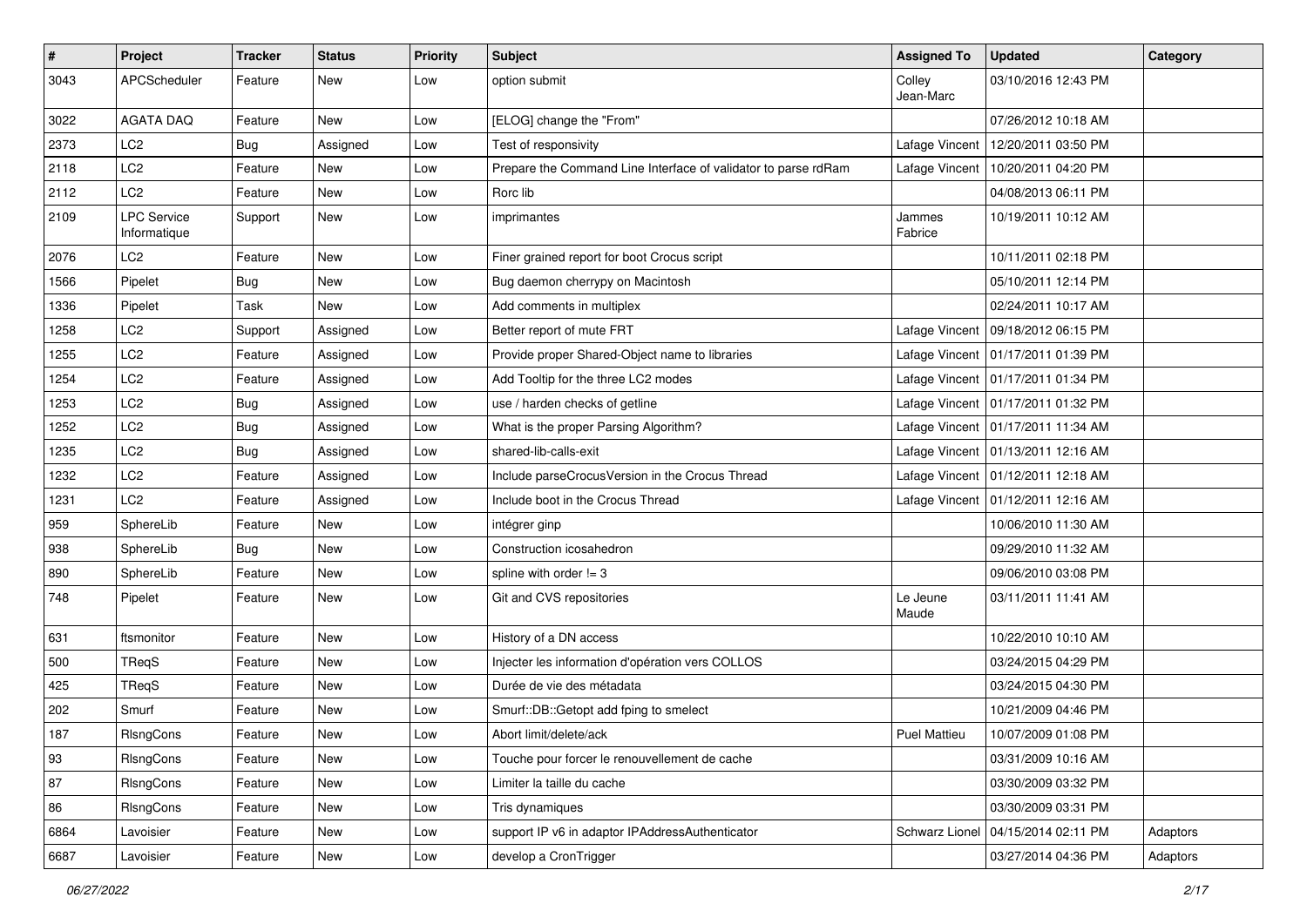| $\sharp$ | Project                 | <b>Tracker</b> | <b>Status</b> | <b>Priority</b> | Subject                                                         | <b>Assigned To</b>  | <b>Updated</b>                       | Category                   |
|----------|-------------------------|----------------|---------------|-----------------|-----------------------------------------------------------------|---------------------|--------------------------------------|----------------------------|
| 6360     | Lavoisier               | Feature        | New           | Low             | develop a EntriesProcessor (or a EntriesRenderer)               |                     | 03/05/2014 03:22 PM                  | Adaptors                   |
| 5009     | Lavoisier               | Feature        | <b>New</b>    | Low             | <b>ICalRenderer</b>                                             |                     | 01/21/2014 06:02 PM                  | Adaptors                   |
| 5008     | Lavoisier               | Feature        | New           | Low             | <b>ICalSerializer</b>                                           |                     | 01/21/2014 06:01 PM                  | Adaptors                   |
| 4934     | Lavoisier               | Feature        | <b>New</b>    | Low             | implement some additional cache adaptors                        |                     | 02/07/2014 04:59 PM                  | Adaptors                   |
| 4906     | Lavoisier               | Feature        | <b>New</b>    | Low             | XPath2SQLTemplate : add support for SQL functions               |                     | 03/24/2014 10:26 AM                  | Adaptors                   |
| 4905     | Lavoisier               | Feature        | New           | Low             | XPath2SQLTemplate: add support for XPath functions              |                     | 03/24/2014 10:26 AM                  | Adaptors                   |
| 4904     | Lavoisier               | Feature        | <b>New</b>    | Low             | XPath2SQLTemplate : add support for ORDER BY                    |                     | 03/24/2014 10:26 AM                  | Adaptors                   |
| 4871     | Lavoisier               | Feature        | New           | Low             | ExcelSerializer                                                 |                     | 03/24/2014 10:26 AM                  | Adaptors                   |
| 4870     | Lavoisier               | Feature        | New           | Low             | BinarySerializer                                                |                     | 03/24/2014 10:26 AM                  | Adaptors                   |
| 4867     | Lavoisier               | Feature        | New           | Low             | ScalaProcessor                                                  |                     | 03/24/2014 10:26 AM                  | Adaptors                   |
| 4866     | Lavoisier               | Feature        | New           | Low             | <b>XQueryConnector</b>                                          |                     | 03/24/2014 10:26 AM                  | Adaptors                   |
| 4865     | Lavoisier               | Feature        | <b>New</b>    | Low             | support remote connection in JMXConnector                       |                     | 03/24/2014 10:26 AM                  | Adaptors                   |
| 4863     | Lavoisier               | Feature        | New           | Low             | YAMLRenderer                                                    |                     | 03/24/2014 10:26 AM                  | Adaptors                   |
| 1082     | Oval                    | <b>Bug</b>     | New           | Low             | NO DIFF                                                         |                     | 11/16/2010 11:44 AM                  | Command Line<br>Interface  |
| 7566     | Lavoisier               | Bug            | <b>New</b>    | Low             | fields of view "form" are disabled when they have default value |                     | 06/27/2014 04:53 PM                  | Console                    |
| 5442     | Lavoisier               | Feature        | New           | Low             | create a view 'stoppoint'                                       | Lequeux<br>Olivier  | 10/29/2013 05:02 PM                  | Console                    |
| 5719     | <b>Topology Manager</b> | Feature        | <b>New</b>    | Low             | Launching server easily                                         |                     | Dosme Nicolas   01/09/2014 03:53 PM  | Core TM                    |
| 10115    | TReqS                   | Task           | In progress   | Low             | Provide jenkins worker Linux 2.2.6.x                            |                     | Schwarz Lionel   10/14/2015 02:42 PM | Dev. and build<br>settings |
| 30741    | Lavoisier               | Feature        | New           | Low             | add research button on web site                                 |                     | 04/04/2018 10:53 AM                  | <b>Doc</b>                 |
| 30735    | Lavoisier               | Feature        | <b>New</b>    | Low             | write documentation about the admin web console                 |                     | 04/04/2018 10:52 AM                  | <b>Doc</b>                 |
| 5572     | <b>ENX</b>              | Support        | New           | Low             | Cleaning autorconf                                              | Legay Eric          | 11/25/2013 03:23 PM                  | <b>Driver Generator</b>    |
| 852      | <b>ENX</b>              | Feature        | <b>New</b>    | Low             | Better handling of exception in empty skeleton                  | Legay Eric          | 01/30/2013 03:58 PM                  | <b>Driver Generator</b>    |
| 5527     | <b>ENX</b>              | Feature        | <b>New</b>    | Low             | Named register list                                             |                     | 11/18/2013 05:30 PM                  | <b>Drivers</b>             |
| 33350    | Lavoisier               | Feature        | New           | Low             | add a XPath function multireplace()                             |                     | 05/31/2018 03:49 PM                  | Engine                     |
| 6353     | Lavoisier               | Feature        | <b>New</b>    | Low             | support new parameter type "Language"                           |                     | 03/24/2014 10:40 AM                  | Engine                     |
| 6325     | Lavoisier               | Feature        | New           | Low             | enable limiting the maximum output size                         |                     | 03/24/2014 10:40 AM                  | Engine                     |
| 6303     | Lavoisier               | Feature        | New           | Low             | support attributes @package and @id on <config></config>        |                     | 03/24/2014 10:31 AM                  | Engine                     |
| 6260     | Lavoisier               | Feature        | New           | Low             | support introspection of view-template                          |                     | 03/24/2014 10:40 AM                  | Engine                     |
| 5558     | Lavoisier               | Feature        | New           | Low             | add XPath function build_xpath()                                |                     | 11/29/2013 09:58 AM                  | Engine                     |
| 5090     | Lavoisier               | Feature        | New           | Low             | add new adaptor type : < writer >                               |                     | 03/24/2014 10:26 AM                  | Engine                     |
| 734      | Pipelet                 | Feature        | Assigned      | Low             | Rapport Latex                                                   | <b>Betoule Marc</b> | 02/10/2011 11:52 PM                  | Engine                     |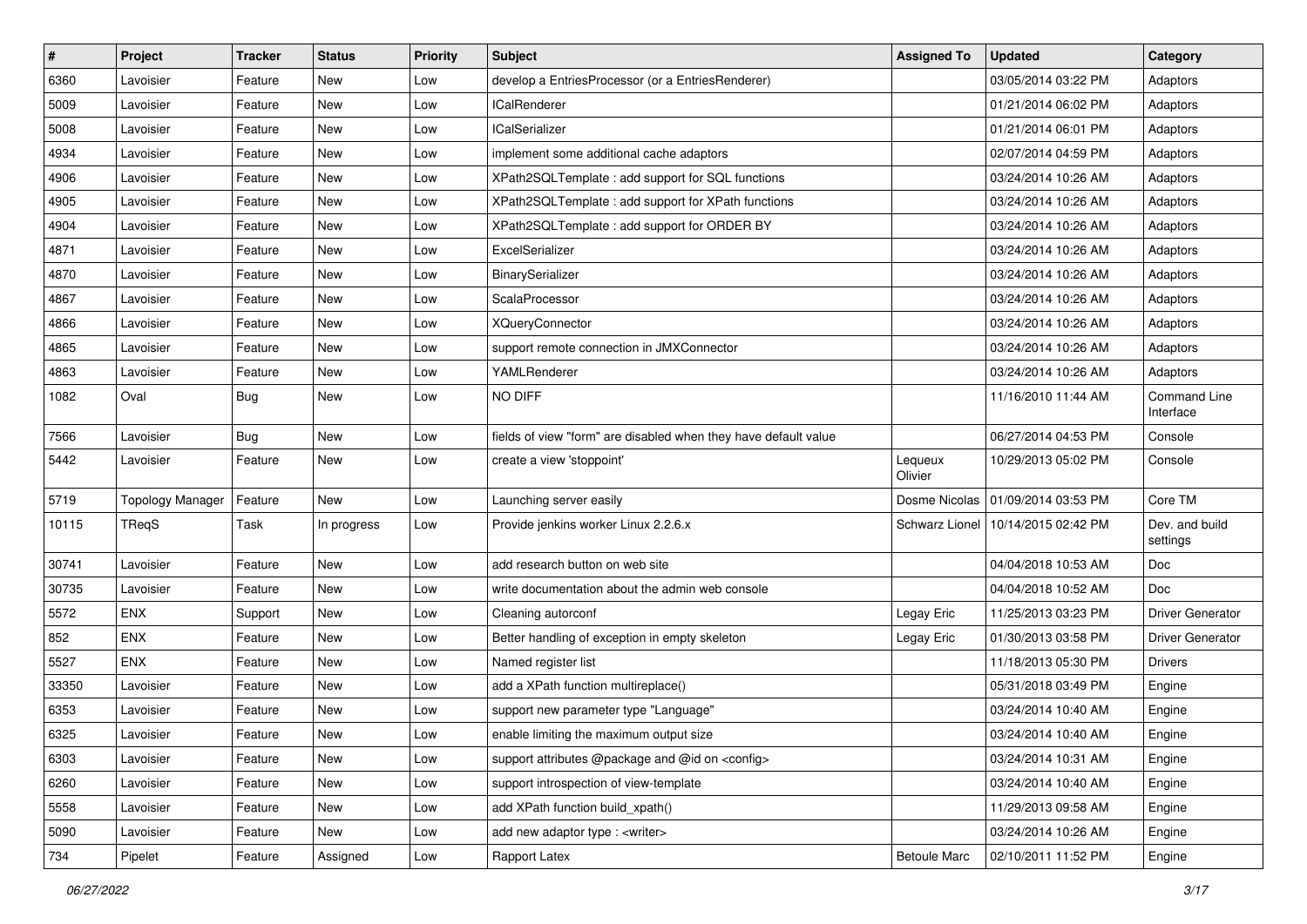| $\pmb{\sharp}$ | Project    | <b>Tracker</b> | <b>Status</b> | <b>Priority</b> | Subject                                                                   | <b>Assigned To</b>   | <b>Updated</b>      | Category                        |
|----------------|------------|----------------|---------------|-----------------|---------------------------------------------------------------------------|----------------------|---------------------|---------------------------------|
| 5447           | <b>ENX</b> | Bug            | New           | Low             | make distclean - DCOD                                                     | Legay Eric           | 11/13/2013 04:05 PM | <b>ENX Core</b>                 |
| 5431           | <b>ENX</b> | Support        | <b>New</b>    | Low             | Cleaning compilation chain                                                | Legay Eric           | 10/29/2013 10:18 AM | <b>ENX Core</b>                 |
| 5144           | <b>ENX</b> | Bug            | Feedback      | Low             | $ENX + P42$ regression                                                    | Legay Eric           | 10/02/2013 11:09 AM | <b>ENX Core</b>                 |
| 4652           | <b>ENX</b> | Feature        | New           | Low             | rename appenders.ad[sb]                                                   |                      | 06/13/2013 10:19 AM | <b>ENX Core</b>                 |
| 3851           | ENX        | Task           | <b>New</b>    | Low             | [named register] Tagging new print                                        |                      | 01/22/2013 05:04 PM | <b>ENX Core</b>                 |
| 3834           | <b>ENX</b> | Bug            | New           | Low             | Removing data8 type for MM and MD                                         |                      | 01/17/2013 06:08 PM | <b>ENX Core</b>                 |
| 3833           | <b>ENX</b> | Task           | <b>New</b>    | Low             | [named register] Modifying MD and MM command type                         |                      | 01/17/2013 06:06 PM | <b>ENX Core</b>                 |
| 3832           | <b>ENX</b> | Task           | <b>New</b>    | Low             | [named register] New control                                              |                      | 01/17/2013 06:04 PM | <b>ENX Core</b>                 |
| 2644           | <b>ENX</b> | Feature        | New           | Low             | Que faire en cas de multiple connexion sans quit                          |                      | 01/22/2013 05:04 PM | <b>ENX Core</b>                 |
| 656            | <b>ENX</b> | Feature        | <b>New</b>    | Low             | named register                                                            |                      | 01/30/2013 03:59 PM | <b>ENX Core</b>                 |
| 9736           | TReqS      | Bug            | Suspended     | Low             | hpss_SetLoginCred + hpss_PurgeLoginCred                                   |                      | 09/21/2015 03:30 PM | <b>HPSS API</b>                 |
| 37             | Oval       | Feature        | New           | Low             | Automatically select the shell flavor                                     | Chamont<br>David     | 02/16/2009 07:44 PM | Implementation                  |
| 26             | Oval       | Bug            | <b>New</b>    | Low             | Commands options not well propagated, when declared within an<br>OvalFile | Chamont<br>David     | 02/16/2009 06:50 PM | Implementation                  |
| 25             | Oval       | Bug            | <b>New</b>    | Low             | Temporary files after a crash                                             | Chamont<br>David     | 02/16/2009 06:46 PM | Implementation                  |
| 22             | Oval       | <b>Bug</b>     | <b>New</b>    | Low             | Deliver messages when ISA fails                                           | Chamont<br>David     | 02/16/2009 06:22 PM | Implementation                  |
| 36             | Oval       | Feature        | <b>New</b>    | Low             | Extend tasks with begin/end directory commands                            | Chamont<br>David     | 02/16/2009 07:42 PM | Other                           |
| 29             | Oval       | Feature        | <b>New</b>    | Low             | The build tool should handle directories?                                 | Chamont<br>David     | 02/16/2009 07:06 PM | Other                           |
| 28             | Oval       | Bug            | New           | Low             | "oval validate" should remove differences in "oval log"                   | Chamont<br>David     | 12/08/2010 09:47 PM | Other                           |
| 5525           | Lavoisier  | Feature        | Assigned      | Low             | enable configuring trust-store with a directory                           | Schwarz Lionel       | 11/19/2013 03:16 PM | Service                         |
| 27             | Oval       | Bug            | <b>New</b>    | Low             | Some commands should not require a current valid directory                | Chamont<br>David     | 02/16/2009 06:51 PM | Site Customization<br>& Flavors |
| 20738          | Lavoisier  | <b>Bug</b>     | <b>New</b>    | Low             | Stacktrace                                                                |                      | 08/30/2017 10:39 AM | Stacktrace                      |
| 26766          | Lavoisier  | Bug            | <b>New</b>    | Low             | prefix-namespace mapping is moved to the wrong node                       | Reynaud<br>Sylvain   | 01/03/2018 05:32 PM | <b>XML Template</b><br>Engine   |
| 49994          | PyROS      | Task           | In progress   | Normal          | SP export (list & 1)                                                      | Koralewski<br>Alexis | 03/29/2022 09:17 AM |                                 |
| 49945          | GRAND      | Task           | New           | Normal          | WP 11: improvement dating of events                                       | voisin vincent       | 03/22/2022 02:31 PM |                                 |
| 49944          | GRAND      | Task           | New           | Normal          | WP 10.3: data analysis                                                    |                      | 03/18/2022 04:45 PM |                                 |
| 49943          | GRAND      | Task           | New           | Normal          | WP 10.2: data taking                                                      |                      | 03/18/2022 04:45 PM |                                 |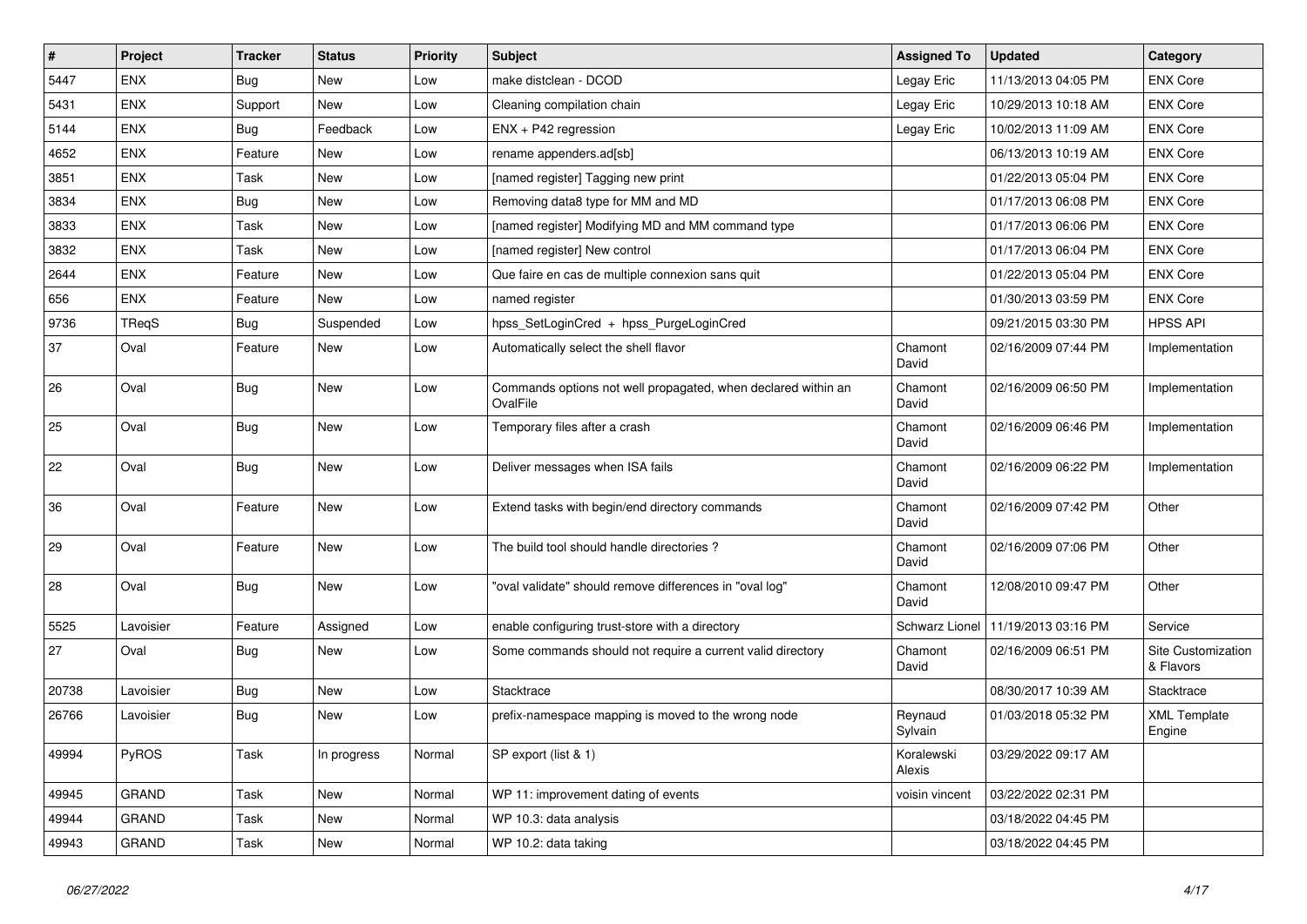| $\pmb{\#}$ | <b>Project</b> | <b>Tracker</b> | <b>Status</b> | <b>Priority</b> | <b>Subject</b>                                         | <b>Assigned To</b> | <b>Updated</b>      | Category |
|------------|----------------|----------------|---------------|-----------------|--------------------------------------------------------|--------------------|---------------------|----------|
| 49942      | <b>GRAND</b>   | Task           | New           | Normal          | WP 10.1: deployment                                    |                    | 03/18/2022 04:45 PM |          |
| 49941      | <b>GRAND</b>   | Task           | <b>New</b>    | Normal          | WP 10: GP 300 setup                                    |                    | 03/18/2022 04:45 PM |          |
| 49940      | <b>GRAND</b>   | Task           | New           | Normal          | WP 9.5: data analysis                                  |                    | 03/18/2022 03:35 PM |          |
| 49939      | <b>GRAND</b>   | Task           | <b>New</b>    | Normal          | WP 9.4: data taking                                    |                    | 06/23/2022 08:19 PM |          |
| 49938      | <b>GRAND</b>   | Task           | <b>New</b>    | Normal          | WP 9.3: deployment commissioning                       |                    | 03/18/2022 03:27 PM |          |
| 49937      | <b>GRAND</b>   | Task           | <b>New</b>    | Normal          | WP 9.2: production detector adaptation                 |                    | 03/18/2022 03:32 PM |          |
| 49936      | <b>GRAND</b>   | Task           | New           | Normal          | WP 9.1: detector design adaptation                     |                    | 03/21/2022 03:18 PM |          |
| 49935      | GRAND          | Task           | New           | Normal          | WP 9: Nançay setup                                     |                    | 03/18/2022 12:20 AM |          |
| 49934      | <b>GRAND</b>   | Task           | New           | Normal          | WP 8.3: trigger evaluation                             |                    | 03/21/2022 10:28 AM |          |
| 49933      | <b>GRAND</b>   | Task           | New           | Normal          | WP 8.2: final reconstruction                           |                    | 03/18/2022 04:39 PM |          |
| 49932      | <b>GRAND</b>   | Task           | New           | Normal          | WP 8.1: SLT info definition                            |                    | 03/18/2022 04:39 PM |          |
| 49931      | <b>GRAND</b>   | Task           | New           | Normal          | WP 8: data reconstruction study                        |                    | 03/21/2022 10:28 AM |          |
| 49930      | <b>GRAND</b>   | Task           | New           | Normal          | WP 7: second level trigger (SLT)                       |                    | 03/21/2022 10:28 AM |          |
| 49929      | <b>GRAND</b>   | Task           | New           | Normal          | WP 6.4: frontend implementation                        |                    | 04/14/2022 02:24 PM |          |
| 49928      | <b>GRAND</b>   | Task           | New           | Normal          | WP 6.3: testbench                                      |                    | 06/24/2022 12:58 PM |          |
| 49927      | <b>GRAND</b>   | Task           | New           | Normal          | WP 6.2: analytical method                              |                    | 06/24/2022 12:41 PM |          |
| 49926      | <b>GRAND</b>   | Task           | <b>New</b>    | Normal          | WP 6.1: neuronal network method                        |                    | 03/21/2022 01:40 PM |          |
| 49925      | GRAND          | Task           | New           | Normal          | WP 6: first level trigger (FLT)                        |                    | 03/21/2022 10:28 AM |          |
| 49924      | GRAND          | Task           | New           | Normal          | WP 5.2: noise event selection                          |                    | 03/18/2022 05:13 PM |          |
| 49923      | <b>GRAND</b>   | Task           | New           | Normal          | WP 5.5: EAS selection                                  |                    | 03/18/2022 05:13 PM |          |
| 49922      | <b>GRAND</b>   | Task           | <b>New</b>    | Normal          | WP 5.4: reconstruction                                 |                    | 03/18/2022 05:13 PM |          |
| 49921      | GRAND          | Task           | New           | Normal          | WP 5.3: calibration                                    |                    | 03/18/2022 05:13 PM |          |
| 49919      | GRAND          | Task           | New           | Normal          | WP 5.1: data taking                                    |                    | 03/18/2022 05:13 PM |          |
| 49918      | <b>GRAND</b>   | Task           | New           | Normal          | WP 5: GP 13/100 experimental DB analysis               |                    | 03/18/2022 05:13 PM |          |
| 49917      | <b>GRAND</b>   | Task           | <b>New</b>    | Normal          | WP 4.2: validation                                     |                    | 03/18/2022 03:08 PM |          |
| 49916      | <b>GRAND</b>   | Task           | New           | Normal          | WP 4.1: production, storing & management               |                    | 03/18/2022 03:06 PM |          |
| 49915      | <b>GRAND</b>   | Task           | New           | Normal          | WP 4: Creating GRAND simulation                        |                    | 03/18/2022 12:20 AM |          |
| 49914      | <b>GRAND</b>   | Task           | New           | Normal          | WP 3.4: code distribution, software env.               |                    | 06/24/2022 01:41 PM |          |
| 49912      | <b>GRAND</b>   | Task           | New           | Normal          | WP 3.3: manage software infra : CI, quality, DB engine |                    | 03/18/2022 03:03 PM |          |
| 49911      | <b>GRAND</b>   | Task           | New           | Normal          | WP 3.2: calibration monotoring DB                      |                    | 03/18/2022 05:13 PM |          |
| 49910      | GRAND          | Task           | New           | Normal          | WP 3.1: manage data event DB                           |                    | 06/24/2022 01:55 PM |          |
| 49909      | <b>GRAND</b>   | Task           | <b>New</b>    | Normal          | WP 3: software infra and database                      |                    | 06/24/2022 01:48 PM |          |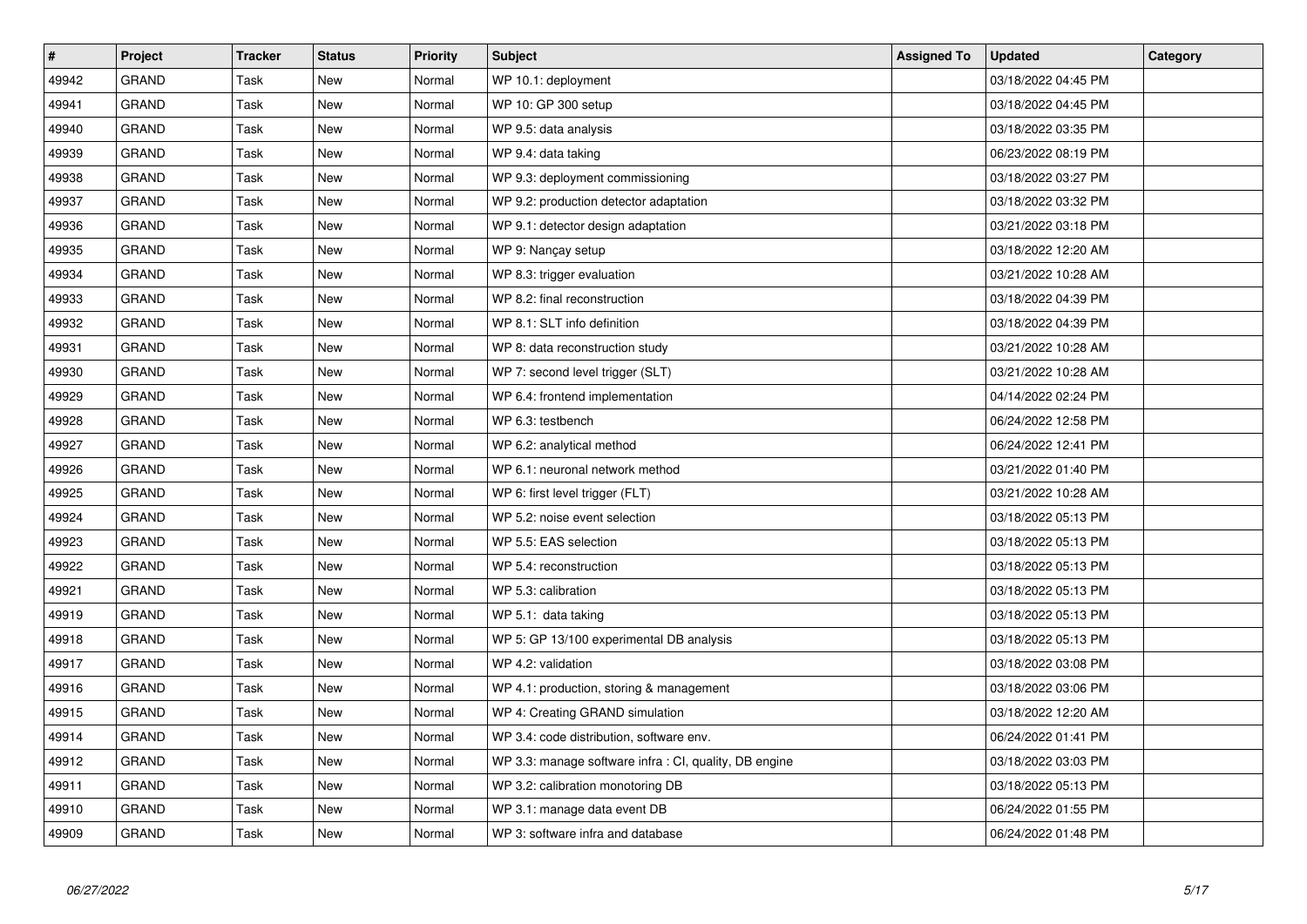| #     | Project      | <b>Tracker</b> | <b>Status</b> | <b>Priority</b> | <b>Subject</b>                                                                           | <b>Assigned To</b>   | <b>Updated</b>      | Category |
|-------|--------------|----------------|---------------|-----------------|------------------------------------------------------------------------------------------|----------------------|---------------------|----------|
| 49908 | <b>GRAND</b> | Task           | New           | Normal          | WP 1.3 : LPNHE WP coordination                                                           | Martineau<br>Olivier | 03/20/2022 05:35 PM |          |
| 49906 | <b>GRAND</b> | <b>Task</b>    | <b>New</b>    | Normal          | WP 1.1: finance                                                                          |                      | 03/18/2022 05:13 PM |          |
| 49905 | <b>GRAND</b> | <b>Task</b>    | New           | Normal          | WP 1: GRAND management                                                                   |                      | 03/18/2022 05:13 PM |          |
| 49904 | <b>GRAND</b> | Task           | New           | Normal          | WP 2.9: detector monotoring                                                              |                      | 03/18/2022 05:13 PM |          |
| 49903 | <b>GRAND</b> | Task           | <b>New</b>    | Normal          | WP 2.8: detector calibration                                                             |                      | 03/18/2022 05:13 PM |          |
| 49902 | <b>GRAND</b> | Task           | New           | Normal          | WP 2.7: code quality and documentation                                                   | Colley<br>Jean-Marc  | 03/18/2022 05:13 PM |          |
| 49901 | <b>GRAND</b> | <b>Task</b>    | <b>New</b>    | Normal          | WP 2.6: common tools                                                                     |                      | 03/18/2022 05:13 PM |          |
| 49900 | <b>GRAND</b> | <b>Task</b>    | <b>New</b>    | Normal          | WP 2.5: reconstruction method                                                            |                      | 03/18/2022 02:57 PM |          |
| 49899 | <b>GRAND</b> | Task           | <b>New</b>    | Normal          | WP 2.4: antenna network simulation                                                       |                      | 06/24/2022 02:48 PM |          |
| 49898 | <b>GRAND</b> | <b>Task</b>    | New           | Normal          | WP 2.3: unit detector modeling and coding                                                |                      | 06/24/2022 02:11 PM |          |
| 49897 | <b>GRAND</b> | Task           | New           | Normal          | WP 2.2: input output format fie                                                          |                      | 03/18/2022 12:22 AM |          |
| 49896 | <b>GRAND</b> | Task           | <b>New</b>    | Normal          | WP 2.1: software architecture and optimization                                           |                      | 03/18/2022 05:13 PM |          |
| 49895 | <b>GRAND</b> | Task           | <b>New</b>    | Normal          | WP 2: GRANDLIB modelization and software                                                 |                      | 06/24/2022 02:48 PM |          |
| 49890 | <b>PyROS</b> | Task           | New           | Normal          | Global Start & Stop (safe)                                                               |                      | 03/16/2022 04:52 PM |          |
| 49889 | PyROS        | Task           | <b>New</b>    | Normal          | Backup                                                                                   |                      | 03/16/2022 04:49 PM |          |
| 49888 | PyROS        | Task           | New           | Normal          | Firewall                                                                                 |                      | 03/16/2022 04:48 PM |          |
| 49887 | PyROS        | Task           | New           | Normal          | Hardware                                                                                 |                      | 03/16/2022 04:47 PM |          |
| 49886 | PyROS        | <b>Task</b>    | <b>New</b>    | Normal          | System watch (Nagios, )                                                                  |                      | 03/16/2022 04:47 PM |          |
| 49885 | PyROS        | Task           | New           | Normal          | Network                                                                                  |                      | 03/16/2022 04:46 PM |          |
| 49878 | PyROS        | Task           | New           | Normal          | SF02-SCP integration - Lancement auto de l'agent de gestion du SP<br>lifecycle           |                      | 03/16/2022 10:37 AM |          |
| 49876 | <b>PyROS</b> | Task           | <b>New</b>    | Normal          | Guitastro integration                                                                    |                      | 03/16/2022 07:28 AM |          |
| 49875 | PyROS        | Task           | <b>New</b>    | Normal          | (classic) Installation Guitastro & dependencies                                          |                      | 03/16/2022 07:27 AM |          |
| 49874 | PyROS        | Task           | New           | Normal          | (docker) Installation Guitastro & dependencies                                           |                      | 03/16/2022 07:26 AM |          |
| 49872 | PyROS        | Task           | New           | Normal          | Restauration de la config par défaut                                                     |                      | 03/15/2022 11:10 PM |          |
| 49871 | PyROS        | Task           | <b>New</b>    | Normal          | Config par défaut (à définir)                                                            |                      | 03/15/2022 11:11 PM |          |
| 49870 | PyROS        | Task           | New           | Normal          | Config générale : logo, pagination, couleurs, options générales, options<br>par feature, |                      | 03/15/2022 11:11 PM |          |
| 49546 | PyROS        | Task           | In progress   | Normal          | Documentation (pyros_api)                                                                | Koralewski<br>Alexis | 02/24/2022 02:33 PM |          |
| 49545 | PyROS        | Task           | In progress   | Normal          | Script development (pyros_api)                                                           | Koralewski<br>Alexis | 02/24/2022 02:33 PM |          |
| 49543 | PyROS        | Task           | New           | Normal          | Users View (list & 1)                                                                    |                      | 02/23/2022 06:06 PM |          |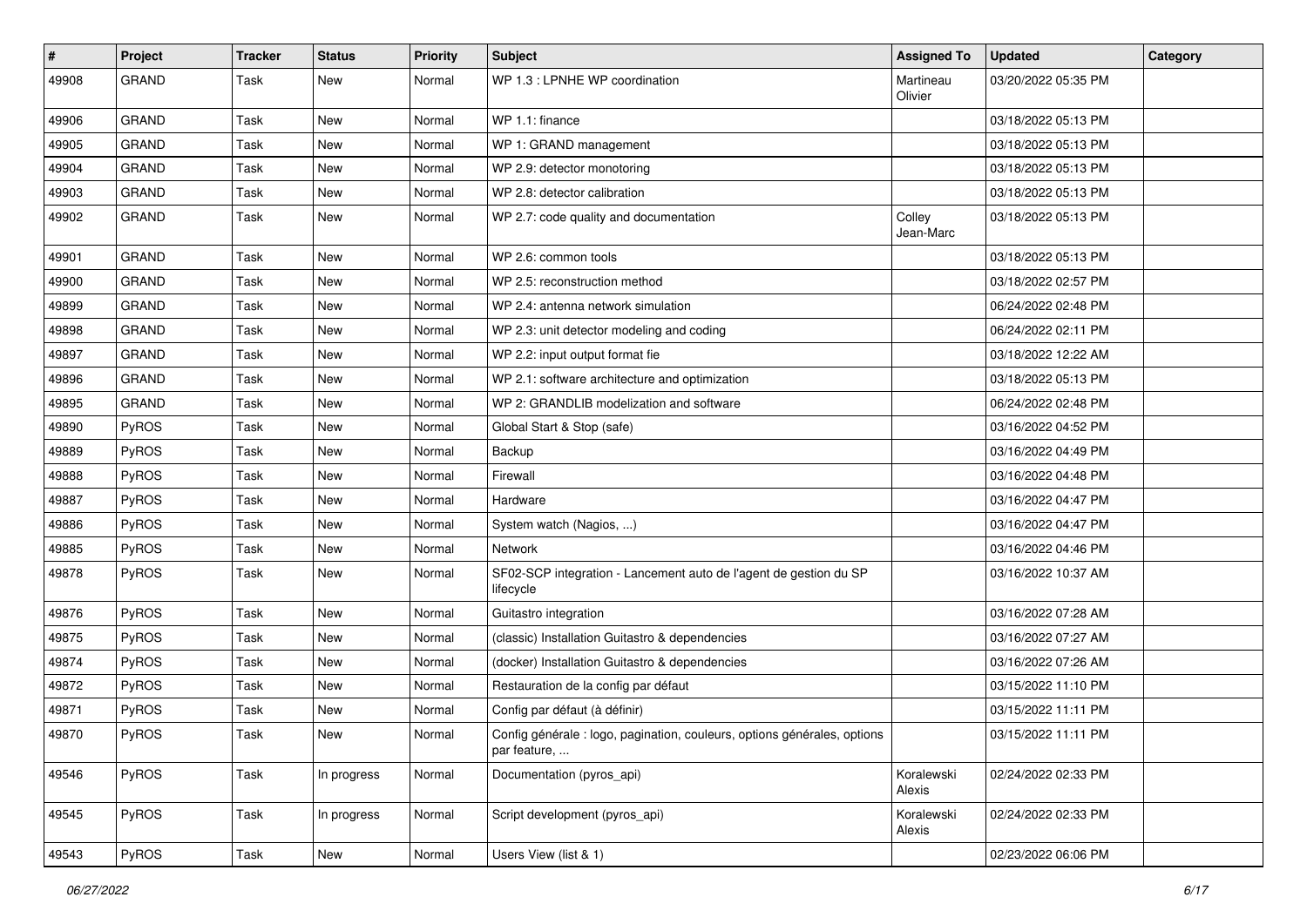| $\#$  | Project      | <b>Tracker</b> | <b>Status</b> | <b>Priority</b> | <b>Subject</b>                                                                             | <b>Assigned To</b>   | <b>Updated</b>      | Category |
|-------|--------------|----------------|---------------|-----------------|--------------------------------------------------------------------------------------------|----------------------|---------------------|----------|
| 49541 | <b>PyROS</b> | Task           | New           | Normal          | API REST (scripting du website via script pyros_api.py)                                    | Koralewski<br>Alexis | 03/15/2022 11:26 PM |          |
| 49478 | <b>PyROS</b> | Task           | New           | Normal          | Test                                                                                       | Koralewski<br>Alexis | 02/22/2022 12:25 PM |          |
| 49272 | <b>PyROS</b> | Task           | In progress   | Normal          | <b>Tooltips</b>                                                                            | Koralewski<br>Alexis | 02/17/2022 01:59 PM |          |
| 49262 | PyROS        | Task           | In progress   | Normal          | Sequence Validation                                                                        |                      | 02/03/2022 02:50 PM |          |
| 49258 | <b>PyROS</b> | Task           | In progress   | Normal          | from IMPORT (upload) Seq (from yaml file)                                                  | Koralewski<br>Alexis | 02/23/2022 12:02 PM |          |
| 49253 | PyROS        | Task           | <b>New</b>    | Normal          | READ 1 & list                                                                              |                      | 02/21/2022 03:21 PM |          |
| 49252 | <b>PyROS</b> | Task           | New           | Normal          | WEB FORM                                                                                   |                      | 02/17/2022 01:59 PM |          |
| 49251 | <b>PyROS</b> | Task           | <b>New</b>    | Normal          | Test                                                                                       | Koralewski<br>Alexis | 02/22/2022 02:59 PM |          |
| 49250 | PyROS        | Task           | New           | Normal          | <b>CREATE/UPDATE Sequence</b>                                                              |                      | 02/23/2022 12:02 PM |          |
| 49249 | PyROS        | Task           | In progress   | Normal          | General Menu for this feature                                                              |                      | 02/03/2022 09:39 AM |          |
| 49247 | <b>PyROS</b> | Task           | New           | Normal          | State diagram (doc)                                                                        |                      | 02/03/2022 09:34 AM |          |
| 49246 | <b>PyROS</b> | Task           | New           | Normal          | Sequence Lifecycle (status)                                                                |                      | 02/03/2022 09:34 AM |          |
| 49228 | <b>PyROS</b> | Task           | In progress   | Normal          | Correction de l'orientation de l'image (est à gauche, nord en haut)                        | Klotz Alain          | 02/02/2022 02:56 PM |          |
| 49227 | <b>PyROS</b> | Task           | New           | Normal          | Corrections cosmétiques (de pixels)                                                        | Klotz Alain          | 02/02/2022 02:19 PM |          |
| 49226 | <b>PyROS</b> | Task           | In progress   | Normal          | Correction de l'image par le flat                                                          | Klotz Alain          | 02/02/2022 02:56 PM |          |
| 49225 | <b>PyROS</b> | Task           | In progress   | Normal          | Correction de l'image par le dark (+ bias)                                                 | Klotz Alain          | 02/02/2022 02:56 PM |          |
| 49224 | <b>PyROS</b> | Task           | New           | Normal          | Choisir le bias, le flat, et le dark (en fn des metadata)                                  | Klotz Alain          | 02/02/2022 02:19 PM |          |
| 49223 | PyROS        | Task           | In progress   | Normal          | Groupes                                                                                    | Klotz Alain          | 02/02/2022 02:38 PM |          |
| 49222 | <b>PyROS</b> | Task           | In progress   | Normal          | Traitement d'un groupe d'images : début et fin de groupe                                   | Klotz Alain          | 02/02/2022 02:38 PM |          |
| 49221 | PyROS        | Task           | In progress   | Normal          | Recup metadata de l'image (dans la BD)                                                     | Klotz Alain          | 02/02/2022 02:38 PM |          |
| 49220 | <b>PyROS</b> | Task           | In progress   | Normal          | Récup en-tête                                                                              | Klotz Alain          | 02/02/2022 02:38 PM |          |
| 49219 | <b>PyROS</b> | Task           | In progress   | Normal          | Nouvelle image                                                                             | Klotz Alain          | 02/02/2022 02:38 PM |          |
| 49218 | PyROS        | Task           | In progress   | Normal          | Détection des nouvelles images produites (système asynchrone sur<br>l'acquisition)         | Klotz Alain          | 02/02/2022 02:38 PM |          |
| 49217 | PyROS        | Task           | New           | Normal          | 5 - (L2) Critères de qualité d'image (+ json QUAL)                                         | Klotz Alain          | 02/02/2022 02:37 PM |          |
| 49216 | PyROS        | Task           | New           | Normal          | 4 - (L1c) - Combinaison d'images                                                           | Klotz Alain          | 02/02/2022 02:36 PM |          |
| 49215 | PyROS        | Task           | In progress   | Normal          | 3 - (L1b) - Reconnaissance du champ (lien entre pixels et coord<br>célestes) (+ json CATA) | Klotz Alain          | 02/02/2022 02:36 PM |          |
| 49214 | PyROS        | Task           | In progress   | Normal          | 2 - (L1a) - Pré-traitement de chaque image (dans l'ordre) (fits RAW =><br>fits CAL)        | Klotz Alain          | 02/02/2022 02:42 PM |          |
| 49213 | PyROS        | Task           | In progress   | Normal          | 1 - (L0) - Récupération et organisation des images L0 (RAW fits)                           | Klotz Alain          | 02/02/2022 02:42 PM |          |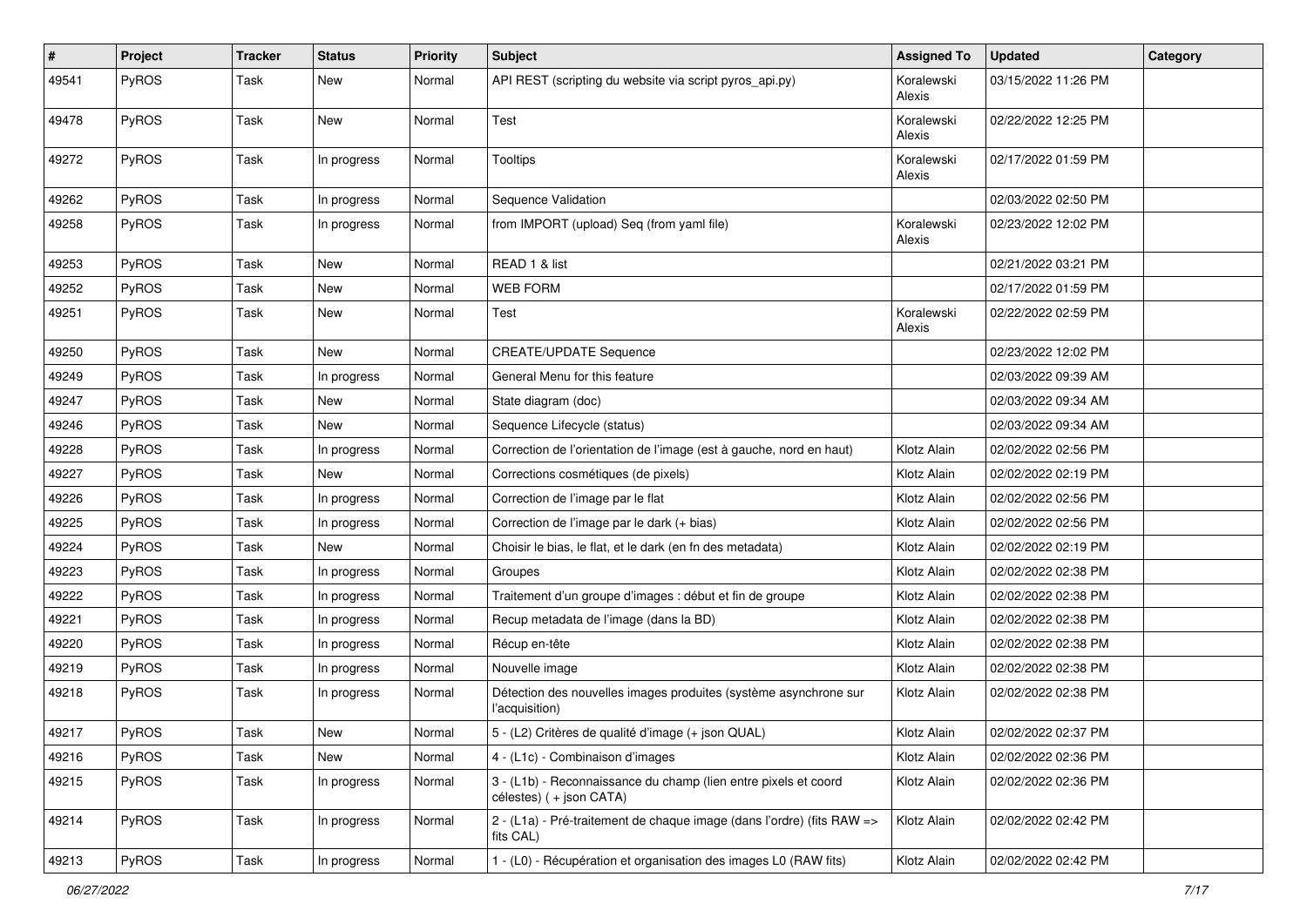| $\pmb{\#}$ | Project      | <b>Tracker</b> | <b>Status</b> | <b>Priority</b> | <b>Subject</b>                                                                                                                        | <b>Assigned To</b> | <b>Updated</b>      | Category |
|------------|--------------|----------------|---------------|-----------------|---------------------------------------------------------------------------------------------------------------------------------------|--------------------|---------------------|----------|
| 49210      | <b>PyROS</b> | Task           | <b>New</b>    | Normal          | <b>CONFIGURATION GENERALE</b>                                                                                                         |                    | 03/15/2022 11:11 PM |          |
| 49162      | PyROS        | Task           | <b>New</b>    | Normal          | Check sequence validity                                                                                                               | Klotz Alain        | 02/03/2022 10:23 AM |          |
| 49157      | PyROS        | Task           | <b>New</b>    | Normal          | Super Super Agent qui surveille l'ensemble des super agents sur<br>chaque noeud (?)                                                   |                    | 01/31/2022 12:12 PM |          |
| 49156      | PyROS        | Task           | <b>New</b>    | Normal          | Super Agent qui démarre et stoppe les autres agents, et surveille leur<br>bonne santé (les relance si besoin) => sur chaque noeud (?) |                    | 01/31/2022 12:12 PM |          |
| 49155      | PyROS        | Task           | New           | Normal          | Architecture décentralisée en plusieurs noeuds (communication via BD)                                                                 |                    | 01/31/2022 12:09 PM |          |
| 49152      | PyROS        | Task           | <b>New</b>    | Normal          | RUN/EXEC - Start & Stop software (et Agents)                                                                                          |                    | 05/24/2022 02:55 PM |          |
| 49151      | <b>PyROS</b> | Task           | <b>New</b>    | Normal          | Script central (pyros.py)                                                                                                             |                    | 01/31/2022 11:36 AM |          |
| 49137      | PyROS        | Task           | <b>New</b>    | Normal          | Integration Guitastro lib                                                                                                             | Klotz Alain        | 02/02/2022 03:27 PM |          |
| 49136      | PyROS        | Task           | <b>New</b>    | Normal          | GF04-SECU - Logging integration                                                                                                       |                    | 01/29/2022 12:54 AM |          |
| 49135      | PyROS        | Task           | <b>New</b>    | Normal          | SF15-SST integration                                                                                                                  |                    | 01/29/2022 12:48 AM |          |
| 49134      | PyROS        | Task           | <b>New</b>    | Normal          | SF14-OBC integration                                                                                                                  |                    | 01/29/2022 12:52 AM |          |
| 49133      | <b>PyROS</b> | Task           | <b>New</b>    | Normal          | SF13-IAF integration                                                                                                                  |                    | 01/29/2022 12:47 AM |          |
| 49132      | PyROS        | Task           | <b>New</b>    | Normal          | SF12-IAN integration                                                                                                                  |                    | 01/29/2022 12:48 AM |          |
| 49131      | PyROS        | Task           | New           | Normal          | SF11-IPC integration                                                                                                                  |                    | 01/29/2022 12:46 AM |          |
| 49130      | PyROS        | Task           | <b>New</b>    | Normal          | SF10-CAL integration                                                                                                                  |                    | 01/29/2022 12:46 AM |          |
| 49129      | PyROS        | Task           | <b>New</b>    | Normal          | SF09-CMC integration                                                                                                                  |                    | 01/29/2022 12:46 AM |          |
| 49128      | PyROS        | Task           | <b>New</b>    | Normal          | SF08-EXE integration                                                                                                                  |                    | 01/29/2022 12:45 AM |          |
| 49127      | PyROS        | Task           | <b>New</b>    | Normal          | SF07-PLN integration                                                                                                                  |                    | 01/29/2022 12:45 AM |          |
| 49126      | PyROS        | Task           | New           | Normal          | SF06-ALR integration                                                                                                                  |                    | 01/29/2022 12:45 AM |          |
| 49125      | <b>PyROS</b> | Task           | <b>New</b>    | Normal          | SF05-SEQ integration                                                                                                                  |                    | 03/15/2022 11:03 PM |          |
| 49124      | PyROS        | Task           | <b>New</b>    | Normal          | SF04-SPV integration                                                                                                                  |                    | 01/29/2022 12:44 AM |          |
| 49123      | PyROS        | Task           | <b>New</b>    | Normal          | SF03-ENV integration                                                                                                                  |                    | 01/29/2022 12:50 AM |          |
| 49122      | PyROS        | Task           | <b>New</b>    | Normal          | SF02-SCP integration                                                                                                                  |                    | 01/29/2022 12:50 AM |          |
| 49121      | PyROS        | Task           | <b>New</b>    | Normal          | SF01-USR integration                                                                                                                  |                    | 01/29/2022 12:50 AM |          |
| 49120      | <b>PyROS</b> | Task           | <b>New</b>    | Normal          | General Design (structure, design, responsive, CSS)                                                                                   |                    | 01/29/2022 12:50 AM |          |
| 48784      | <b>XLDP</b>  | <b>Bug</b>     | New           | Normal          | Jobs en erreurs depuis le 19/01 19h30                                                                                                 |                    | 01/20/2022 10:12 AM |          |
| 48307      | PyROS        | Task           | New           | Normal          | Send, Receive, and Process Commands (Agent <= > Agent)                                                                                |                    | 12/14/2021 02:57 PM |          |
| 48290      | PyROS        | Task           | New           | Normal          | Auto mode                                                                                                                             |                    | 12/14/2021 12:35 PM |          |
| 48289      | PyROS        | Task           | New           | Normal          | Entity (AgentDevice class)                                                                                                            |                    | 12/14/2021 12:32 PM |          |
| 48288      | PyROS        | Task           | New           | Normal          | Entity (DeviceController class)                                                                                                       |                    | 12/14/2021 12:31 PM |          |
| 48287      | PyROS        | Task           | New           | Normal          | cRuD (only Read & Delete) - View (& Kill) currently running Agents                                                                    |                    | 12/14/2021 12:26 PM |          |
| 48286      | PyROS        | Task           | New           | Normal          | Lancement auto et gestion des éventuels AgentDevices associés                                                                         |                    | 12/14/2021 12:22 PM |          |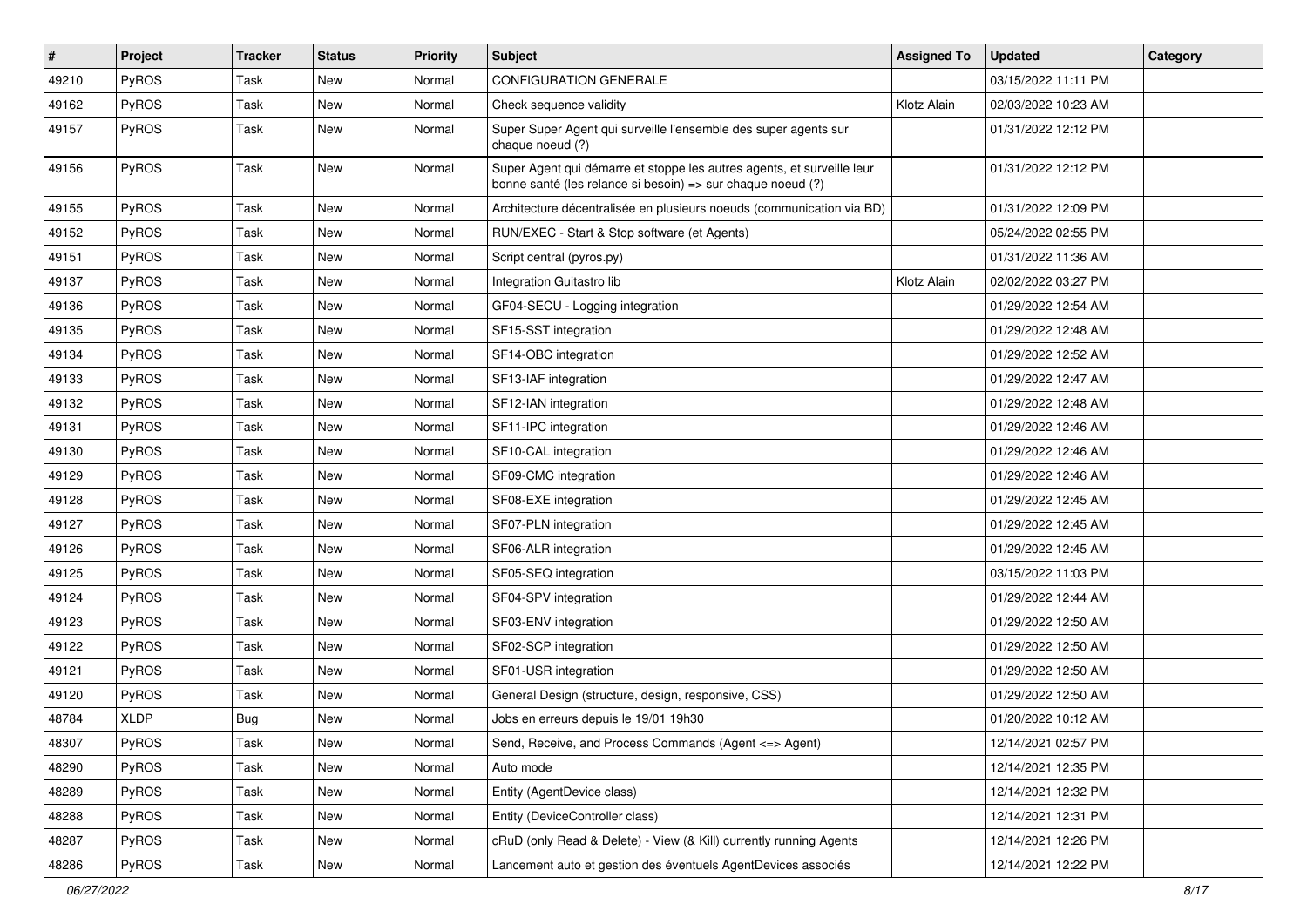| $\pmb{\#}$ | Project      | <b>Tracker</b> | <b>Status</b> | <b>Priority</b> | Subject                                                                                                        | <b>Assigned To</b>   | <b>Updated</b>      | Category |
|------------|--------------|----------------|---------------|-----------------|----------------------------------------------------------------------------------------------------------------|----------------------|---------------------|----------|
| 48285      | PyROS        | Task           | New           | Normal          | Lancement auto et gestion du DeviceController associé                                                          |                      | 12/14/2021 12:22 PM |          |
| 48284      | PyROS        | Task           | <b>New</b>    | Normal          | Lancement auto et gestion des Components associés (qui sont aussi<br>des DeviceController)                     |                      | 12/14/2021 12:20 PM |          |
| 48280      | PyROS        | Task           | <b>New</b>    | Normal          | Agent dérivé de l'Agent général (ex: AgentA, AgentB, AgentC, ou<br>AgentM pour le envmonitoring)               |                      | 12/14/2021 03:00 PM |          |
| 48279      | <b>PyROS</b> | Task           | New           | Normal          | General LOGGING (fichiers texte, écran en mode debug)                                                          |                      | 03/16/2022 04:45 PM |          |
| 48276      | PyROS        | Task           | New           | Normal          | Scripts d'installation docker                                                                                  |                      | 12/14/2021 11:44 AM |          |
| 48275      | PyROS        | Task           | New           | Normal          | version PROD TNC Nouvelle Calédonie - instance docker de<br>production sur site final                          |                      | 12/14/2021 11:42 AM |          |
| 48274      | PyROS        | Task           | <b>New</b>    | Normal          | version TEST TNC France - instance docker de test en France                                                    |                      | 12/14/2021 11:42 AM |          |
| 48273      | <b>PyROS</b> | Task           | New           | Normal          | version DEV guitalens - instance docker sur serveur guitalens                                                  |                      | 12/14/2021 11:46 AM |          |
| 48270      | PyROS        | Task           | New           | Normal          | SCRIPT INSTALL/UPDATE (PYROS/pyros.py) (uniquement pour la<br>partie install & update)                         |                      | 02/23/2022 05:57 PM |          |
| 48259      | PyROS        | Task           | In progress   | Normal          | EXPORT (Download) as a text file (YAML)                                                                        | Koralewski<br>Alexis | 02/23/2022 10:45 AM |          |
| 48250      | PyROS        | Task           | In progress   | Normal          | <b>DELETE</b>                                                                                                  | Koralewski<br>Alexis | 02/21/2022 03:38 PM |          |
| 48223      | LabInvent    | Task           | <b>New</b>    | Normal          | instance perso (docker)                                                                                        |                      | 12/13/2021 11:08 AM |          |
| 48222      | LabInvent    | Task           | New           | Normal          | (NEW func) Gérer Suivi d'un User                                                                               |                      | 12/13/2021 10:39 AM |          |
| 48005      | LabInvent    | Task           | New           | Normal          | <b>Bugfix toutes les Deprecated Errors</b>                                                                     |                      | 12/06/2021 02:37 PM |          |
| 47966      | LabInvent    | Task           | New           | Normal          | Ajouter test Commande (avec devis joint)                                                                       |                      | 11/30/2021 04:17 PM |          |
| 47959      | LabInvent    | Task           | New           | Normal          | *** F - ENTITY - Fournisseurs                                                                                  |                      | 11/30/2021 12:57 PM |          |
| 47958      | LabInvent    | Task           | New           | Normal          | delete (generic)                                                                                               |                      | 11/30/2021 12:47 PM |          |
| 47957      | LabInvent    | Feature        | <b>New</b>    | Normal          | *** F - ENTITY - Les GROUPES (de User ou Materiel) : Thématique,<br>Métier, Projet, Site (+ Pole ou Service ?) |                      | 12/13/2021 11:12 AM |          |
| 47954      | LabInvent    | Task           | <b>New</b>    | Normal          | 1 - CREATED                                                                                                    |                      | 11/30/2021 01:27 PM |          |
| 47953      | LabInvent    | Task           | New           | Normal          | 2a - TOBEORDERED (optionnel)                                                                                   |                      | 11/30/2021 01:27 PM |          |
| 47951      | LabInvent    | Feature        | New           | Normal          | *** F - Etiquettes & Imprimantes                                                                               |                      | 11/30/2021 01:42 PM |          |
| 47950      | LabInvent    | Task           | New           | Normal          | DB complète à mettre à jour                                                                                    |                      | 11/30/2021 12:26 PM |          |
| 47946      | LabInvent    | Task           | New           | Normal          | classic only                                                                                                   |                      | 12/03/2021 09:50 AM |          |
| 47945      | LabInvent    | Task           | New           | Normal          | <b>ALL</b>                                                                                                     |                      | 11/30/2021 12:23 PM |          |
| 47935      | LabInvent    | Task           | New           | Normal          | 2b - VALIDATED                                                                                                 |                      | 11/30/2021 01:27 PM |          |
| 47932      | LabInvent    | Feature        | New           | Normal          | *** F - DOC (documentation)                                                                                    |                      | 11/30/2021 01:10 PM |          |
| 47930      | LabInvent    | Task           | New           | Normal          | *** F - ENTITY - OrCode                                                                                        |                      | 11/30/2021 01:26 PM |          |
| 47925      | LabInvent    | Task           | New           | Normal          | (après cakephp v4) Passer à Php 8                                                                              |                      | 11/30/2021 11:48 AM |          |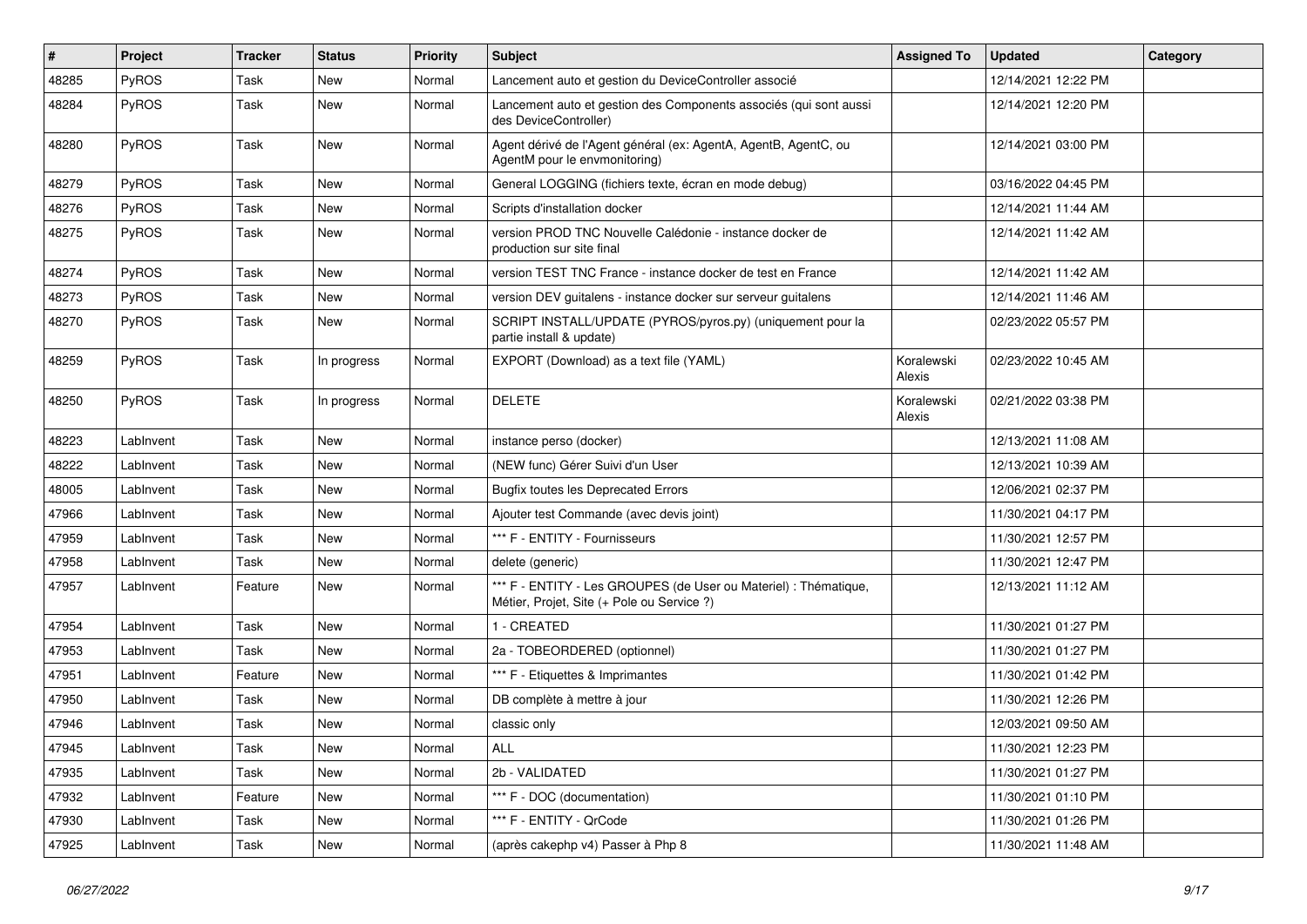| #     | Project      | <b>Tracker</b> | <b>Status</b> | <b>Priority</b> | <b>Subject</b>                                                                            | <b>Assigned To</b> | <b>Updated</b>      | Category |
|-------|--------------|----------------|---------------|-----------------|-------------------------------------------------------------------------------------------|--------------------|---------------------|----------|
| 47924 | LabInvent    | Task           | New           | Normal          | (après 3.9) Passer à v4                                                                   |                    | 11/30/2021 11:48 AM |          |
| 47913 | LabInvent    | Task           | <b>New</b>    | Normal          | ROLES (profils)                                                                           |                    | 11/30/2021 01:39 PM |          |
| 47911 | LabInvent    | Task           | New           | Normal          | Create/Update (add edit generic)                                                          |                    | 11/30/2021 11:04 AM |          |
| 47907 | LabInvent    | Task           | New           | Normal          | *** F - Config YAML (champs materiels) : champs obligatoires,<br>recommandés, ou readonly |                    | 11/30/2021 01:25 PM |          |
| 47895 | LabInvent    | Feature        | New           | Normal          | *** F - ENTITY - Documents attachés (à Materiel ou Suivi)                                 |                    | 12/13/2021 11:09 AM |          |
| 47893 | LabInvent    | Task           | <b>New</b>    | Normal          | Views                                                                                     |                    | 11/30/2021 01:21 PM |          |
| 47889 | LabInvent    | Task           | New           | Normal          | Changer statut - setStatusTo*()                                                           |                    | 11/30/2021 01:19 PM |          |
| 47885 | LabInvent    | Task           | New           | Normal          | filtrage (voir formulaire index)                                                          |                    | 11/30/2021 01:30 PM |          |
| 47883 | LabInvent    | Task           | New           | Normal          | formulaire de recherche multi-critères                                                    |                    | 11/30/2021 01:30 PM |          |
| 47880 | LabInvent    | Task           | New           | Normal          | Read - index                                                                              |                    | 11/30/2021 01:16 PM |          |
| 47873 | LabInvent    | Task           | <b>New</b>    | Normal          | Model (Entity & Table)                                                                    |                    | 12/01/2021 09:37 AM |          |
| 47871 | LabInvent    | Task           | New           | Normal          | Autorisations                                                                             |                    | 11/30/2021 01:29 PM |          |
| 47870 | LabInvent    | Task           | New           | Normal          | Tests (Materiels)                                                                         |                    | 11/30/2021 03:38 PM |          |
| 47869 | LabInvent    | Feature        | <b>New</b>    | Normal          | *** F - Tests                                                                             |                    | 12/06/2021 02:28 PM |          |
| 47868 | LabInvent    | Task           | New           | Normal          | *** F - Super Entité (AppController, AppTable)                                            |                    | 11/30/2021 01:34 PM |          |
| 47865 | LabInvent    | Feature        | New           | Normal          | *** F - Configuration générale                                                            |                    | 12/13/2021 11:06 AM |          |
| 47864 | LabInvent    | Feature        | New           | Normal          | *** F - ENTITY - Autres                                                                   |                    | 11/30/2021 12:57 PM |          |
| 47862 | LabInvent    | Feature        | New           | Normal          | *** F - ENTITY - Prets (de Materiel)                                                      |                    | 12/13/2021 11:10 AM |          |
| 47447 | PyROS        | Task           | New           | Normal          | (F05) ACTIONS (CRUD), VIEWS, and AUTHORIZATIONS                                           |                    | 02/23/2022 10:45 AM |          |
| 47446 | <b>PyROS</b> | Task           | New           | Normal          | <b>DOSSIER SSI</b>                                                                        |                    | 10/11/2021 11:32 AM |          |
| 47445 | PyROS        | Task           | New           | Normal          | CAHIER DE RECETTE (NC)                                                                    |                    | 10/11/2021 11:31 AM |          |
| 47444 | <b>PyROS</b> | Task           | New           | Normal          | MANUELS UTILISATION, INSTALLATION, ET MAINTENANCE                                         |                    | 10/11/2021 11:31 AM |          |
| 47443 | <b>PyROS</b> | Task           | New           | Normal          | RAPPORT DES TESTS & VALIDATIONS (application du plan de test)                             |                    | 10/11/2021 11:31 AM |          |
| 47442 | PyROS        | Task           | <b>New</b>    | Normal          | PLAN DE TESTS ET DE VALIDATIONS                                                           |                    | 10/11/2021 11:33 AM |          |
| 47441 | <b>PyROS</b> | Task           | New           | Normal          | DOSSIER DE DÉFINITION                                                                     |                    | 10/11/2021 11:32 AM |          |
| 47440 | <b>PyROS</b> | Task           | New           | Normal          | <b>LIVRABLES</b>                                                                          |                    | 10/11/2021 11:29 AM |          |
| 47439 | <b>PyROS</b> | Task           | <b>New</b>    | Normal          | PA et PK CNES                                                                             |                    | 01/31/2022 11:29 AM |          |
| 47438 | <b>PyROS</b> | Task           | New           | Normal          | PK5 (2023-06) - Doc LIVRABLES (et Présentations)                                          |                    | 10/11/2021 11:26 AM |          |
| 47437 | PyROS        | Task           | New           | Normal          | PA4.1 (2023-05) - Présentations et Rapport Avancement                                     |                    | 10/11/2021 11:25 AM |          |
| 47436 | <b>PyROS</b> | Task           | New           | Normal          | PK4 (2023-02) - Doc LIVRABLES (et Présentations)                                          |                    | 10/11/2021 11:23 AM |          |
| 47435 | PyROS        | Task           | New           | Normal          | PA3.2 (2023-02) - Présentations et Rapport Avancement                                     |                    | 10/11/2021 11:22 AM |          |
| 47433 | PyROS        | Task           | New           | Normal          | PA3.1 (2023-01) - Présentations et Rapport Avancement                                     |                    | 10/11/2021 11:22 AM |          |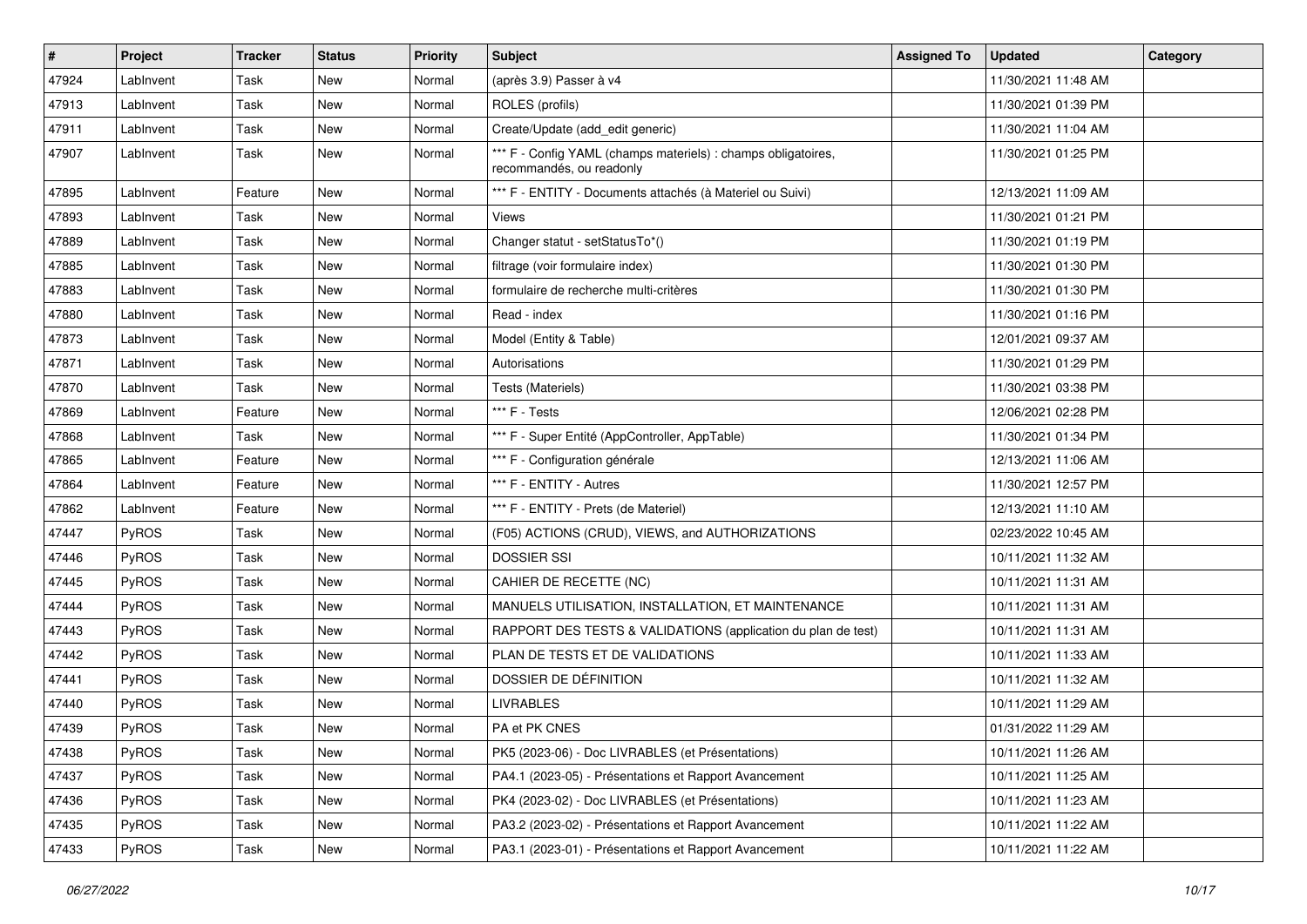| #     | Project | <b>Tracker</b> | <b>Status</b> | <b>Priority</b> | Subject                                                                                     | <b>Assigned To</b>   | <b>Updated</b>      | Category |
|-------|---------|----------------|---------------|-----------------|---------------------------------------------------------------------------------------------|----------------------|---------------------|----------|
| 47432 | PyROS   | <b>Task</b>    | <b>New</b>    | Normal          | PK3 (2023-01) - Doc LIVRABLES (et Présentations)                                            |                      | 10/11/2021 11:20 AM |          |
| 47431 | PyROS   | Task           | <b>New</b>    | Normal          | PA2.2 (2022-10) - Présentations et Rapport Avancement                                       |                      | 10/11/2021 11:19 AM |          |
| 47430 | PyROS   | Task           | New           | Normal          | PA2.1 (2022-08) - Présentations et Rapport Avancement                                       |                      | 10/11/2021 11:18 AM |          |
| 47428 | PyROS   | Task           | <b>New</b>    | Normal          | PK2 (2022-06) - Présentations + RA + Doc LIVRABLES                                          |                      | 01/31/2022 11:34 AM |          |
| 47419 | PyROS   | Task           | <b>New</b>    | Normal          | F16 FUNCTIONAL Tests                                                                        |                      | 10/11/2021 10:11 AM |          |
| 47418 | PyROS   | Task           | <b>New</b>    | Normal          | F15 FUNCTIONAL Tests                                                                        |                      | 10/11/2021 10:11 AM |          |
| 47416 | PyROS   | Task           | <b>New</b>    | Normal          | F13 FUNCTIONAL Tests                                                                        |                      | 10/11/2021 10:11 AM |          |
| 47415 | PyROS   | Task           | New           | Normal          | F12 FUNCTIONAL Tests                                                                        |                      | 10/11/2021 10:11 AM |          |
| 47414 | PyROS   | Task           | New           | Normal          | <b>F11 FUNCTIONAL Tests</b>                                                                 |                      | 10/11/2021 10:10 AM |          |
| 47413 | PyROS   | Task           | <b>New</b>    | Normal          | F10 FUNCTIONAL Tests                                                                        |                      | 10/11/2021 10:10 AM |          |
| 47412 | PyROS   | Task           | In progress   | Normal          | F09 Tests                                                                                   |                      | 10/12/2021 03:01 PM |          |
| 47411 | PyROS   | Task           | <b>New</b>    | Normal          | F08 FUNCTIONAL Tests                                                                        |                      | 10/11/2021 10:10 AM |          |
| 47410 | PyROS   | Task           | <b>New</b>    | Normal          | F07 FUNCTIONAL Tests                                                                        |                      | 10/11/2021 10:10 AM |          |
| 47409 | PyROS   | Task           | <b>New</b>    | Normal          | F06 FUNCTIONAL Tests                                                                        |                      | 10/11/2021 10:10 AM |          |
| 47408 | PyROS   | Task           | In progress   | Normal          | F05 Tests                                                                                   |                      | 10/12/2021 03:00 PM |          |
| 47407 | PyROS   | Task           | In progress   | Normal          | F04 Tests                                                                                   |                      | 10/12/2021 03:00 PM |          |
| 47406 | PyROS   | Task           | In progress   | Normal          | F03 Tests                                                                                   |                      | 10/12/2021 03:00 PM |          |
| 47405 | PyROS   | Task           | In progress   | Normal          | F02 Tests                                                                                   |                      | 10/12/2021 02:59 PM |          |
| 47403 | PyROS   | Task           | New           | Normal          | HIGH LEVEL FUNCTION TESTS - Transversal functionalities TESTs<br>involving several features |                      | 10/11/2021 10:08 AM |          |
| 47402 | PyROS   | Task           | <b>New</b>    | Normal          | INTEGRATION TESTS - FEATURES integration tests with each other                              |                      | 10/11/2021 10:07 AM |          |
| 47401 | PyROS   | Task           | New           | Normal          | FUNCTIONAL TESTS - Each FEATURE functional tests                                            |                      | 10/11/2021 11:42 AM |          |
| 47393 | PyROS   | Task           | <b>New</b>    | Normal          | Device Config file (cf F14)                                                                 |                      | 12/14/2021 12:33 PM |          |
| 47392 | PyROS   | Task           | New           | Normal          | Device Commands Grammar (Generic & Native)                                                  |                      | 12/14/2021 12:32 PM |          |
| 47391 | PyROS   | Task           | <b>New</b>    | Normal          | Device Simulator (DeviceSimulator)                                                          |                      | 12/14/2021 12:32 PM |          |
| 47390 | PyROS   | Task           | <b>New</b>    | Normal          | Device Agent (AgentDevice) (de type Agent)                                                  |                      | 12/14/2021 12:32 PM |          |
| 47389 | PyROS   | Task           | <b>New</b>    | Normal          | Device Controller (DeviceController)                                                        |                      | 12/14/2021 12:29 PM |          |
| 47387 | PyROS   | Task           | New           | Normal          | (F14) CRUD config                                                                           |                      | 01/29/2022 01:24 AM |          |
| 47386 | PyROS   | Task           | New           | Normal          | (F03) Initial data (fixture)                                                                |                      | 12/15/2021 07:32 AM |          |
| 47375 | PyROS   | Task           | New           | Normal          | Association quota SP                                                                        |                      | 10/11/2021 10:37 AM |          |
| 47368 | PyROS   | Task           | In progress   | Normal          | <b>CRUD Scientific Theme</b>                                                                | Koralewski<br>Alexis | 10/11/2021 10:01 AM |          |
| 46790 | PyROS   | Task           | New           | Normal          | F16 - EXIGENCES satisfaites (+ tests mis à jour)                                            |                      | 09/14/2021 02:47 PM |          |
| 46789 | PyROS   | Task           | New           | Normal          | F15 - EXIGENCES satisfaites (+ tests mis à jour)                                            |                      | 09/14/2021 02:47 PM |          |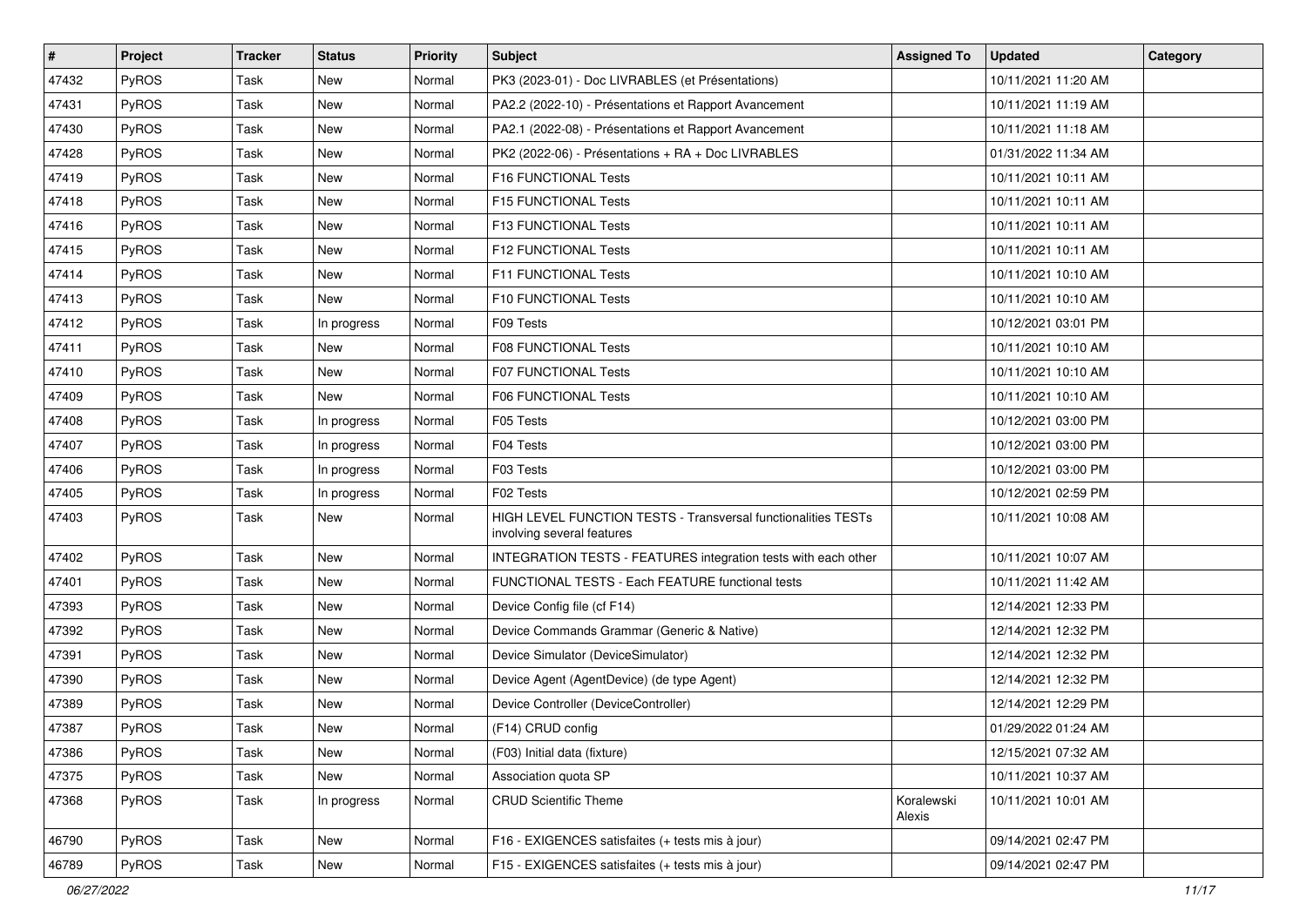| #     | Project      | <b>Tracker</b> | <b>Status</b> | <b>Priority</b> | <b>Subject</b>                                                                       | <b>Assigned To</b>   | <b>Updated</b>      | Category |
|-------|--------------|----------------|---------------|-----------------|--------------------------------------------------------------------------------------|----------------------|---------------------|----------|
| 46788 | PyROS        | Task           | New           | Normal          | (F14) EXIGENCES satisfaites (+ tests mis à jour)                                     |                      | 01/29/2022 01:24 AM |          |
| 46787 | PyROS        | Task           | New           | Normal          | (F09) REQUIREMENTS validated (+ tests udpated)                                       |                      | 12/14/2021 12:18 PM |          |
| 46786 | PyROS        | Task           | New           | Normal          | F08 - EXIGENCES satisfaites (+ tests mis à jour)                                     |                      | 09/14/2021 02:45 PM |          |
| 46785 | <b>PyROS</b> | Task           | New           | Normal          | F07 - EXIGENCES satisfaites (+ tests mis à jour)                                     |                      | 09/14/2021 02:44 PM |          |
| 46783 | PyROS        | Task           | New           | Normal          | F04 - EXIGENCES satisfaites (+ tests mis à jour)                                     |                      | 09/14/2021 02:43 PM |          |
| 46782 | PyROS        | Task           | New           | Normal          | F03 - EXIGENCES satisfaites (+ tests mis à jour)                                     |                      | 09/14/2021 02:43 PM |          |
| 46781 | PyROS        | Task           | New           | Normal          | (F02) EXIGENCES satisfaites (+ tests mis à jour)                                     |                      | 01/29/2022 01:27 AM |          |
| 46780 | <b>PyROS</b> | Task           | New           | Normal          | (F01) EXIGENCES satisfaites (+ tests mis à jour)                                     |                      | 10/08/2021 06:01 PM |          |
| 45818 | PyROS        | Task           | New           | Normal          | (F14) TESTS to validate this feature                                                 |                      | 08/09/2021 10:43 AM |          |
| 45816 | PyROS        | Task           | New           | Normal          | <b>SP Delete</b>                                                                     |                      | 10/28/2021 08:35 AM |          |
| 45815 | PyROS        | Task           | New           | Normal          | test SCP manage quota                                                                |                      | 09/22/2021 04:47 PM |          |
| 45811 | PyROS        | Task           | <b>New</b>    | Normal          | SP update                                                                            |                      | 11/03/2021 09:16 AM |          |
| 45810 | PyROS        | Task           | New           | Normal          | SP Read (view list and view 1)                                                       |                      | 10/27/2021 02:47 PM |          |
| 45809 | PyROS        | Task           | New           | Normal          | SP Create                                                                            |                      | 10/27/2021 08:42 AM |          |
| 45799 | <b>PyROS</b> | Task           | New           | Normal          | Execute TESTS on commit/push (new script PUSH)                                       | Pallier Etienne      | 07/19/2021 08:54 AM |          |
| 45791 | PyROS        | Task           | New           | Normal          | PA1.1 (2022-03) - Présentations et Rapport Avancement                                |                      | 10/11/2021 11:14 AM |          |
| 45790 | PyROS        | Task           | <b>New</b>    | Normal          | PK1 (2022-01) - Présentations + RA + Doc LIVRABLES                                   |                      | 01/31/2022 11:33 AM |          |
| 45781 | PyROS        | Task           | In progress   | Normal          | Documentation et Présentations pour les PA et PK CNES                                |                      | 01/31/2022 11:32 AM |          |
| 45776 | PyROS        | Task           | New           | Normal          | <b>Test User Delete</b>                                                              |                      | 08/13/2021 01:46 PM |          |
| 45772 | PyROS        | Task           | New           | Normal          | Test User Read (view list and view 1)                                                |                      | 08/13/2021 01:51 PM |          |
| 45766 | PyROS        | Task           | New           | Normal          | <b>Test User Update</b>                                                              |                      | 08/13/2021 01:53 PM |          |
| 45762 | PyROS        | Task           | New           | Normal          | <b>Test User Connexion</b>                                                           |                      | 08/13/2021 01:55 PM |          |
| 45761 | <b>PyROS</b> | Task           | New           | Normal          | Test User Create (registration)                                                      |                      | 08/13/2021 01:54 PM |          |
| 45756 | PyROS        | Task           | <b>New</b>    | Normal          | QUOTA & PRIO - Gestion du quota et de la priorité                                    |                      | 10/11/2021 10:35 AM |          |
| 45753 | PyROS        | Task           | In progress   | Normal          | Public visibility : gérer les champs publics                                         | Koralewski<br>Alexis | 10/07/2021 12:49 PM |          |
| 45749 | PyROS        | Task           | In progress   | Normal          | Gérer le retrait et le retour d'un device (panne, désactiver/réactiver un<br>device) |                      | 08/09/2021 10:42 AM |          |
| 45748 | PyROS        | Task           | <b>New</b>    | Normal          | Définir Accesseurs (getX())                                                          |                      | 01/29/2022 01:21 AM |          |
| 45556 | PyROS        | Task           | New           | Normal          | User activation/deactivation                                                         |                      | 06/25/2021 08:18 AM |          |
| 45555 | PyROS        | Task           | In progress   | Normal          | <b>CRUD Time Periods</b>                                                             | Koralewski<br>Alexis | 09/07/2021 08:58 AM |          |
| 45552 | PyROS        | Task           | New           | Normal          | General configuration integration                                                    |                      | 03/15/2022 11:15 PM |          |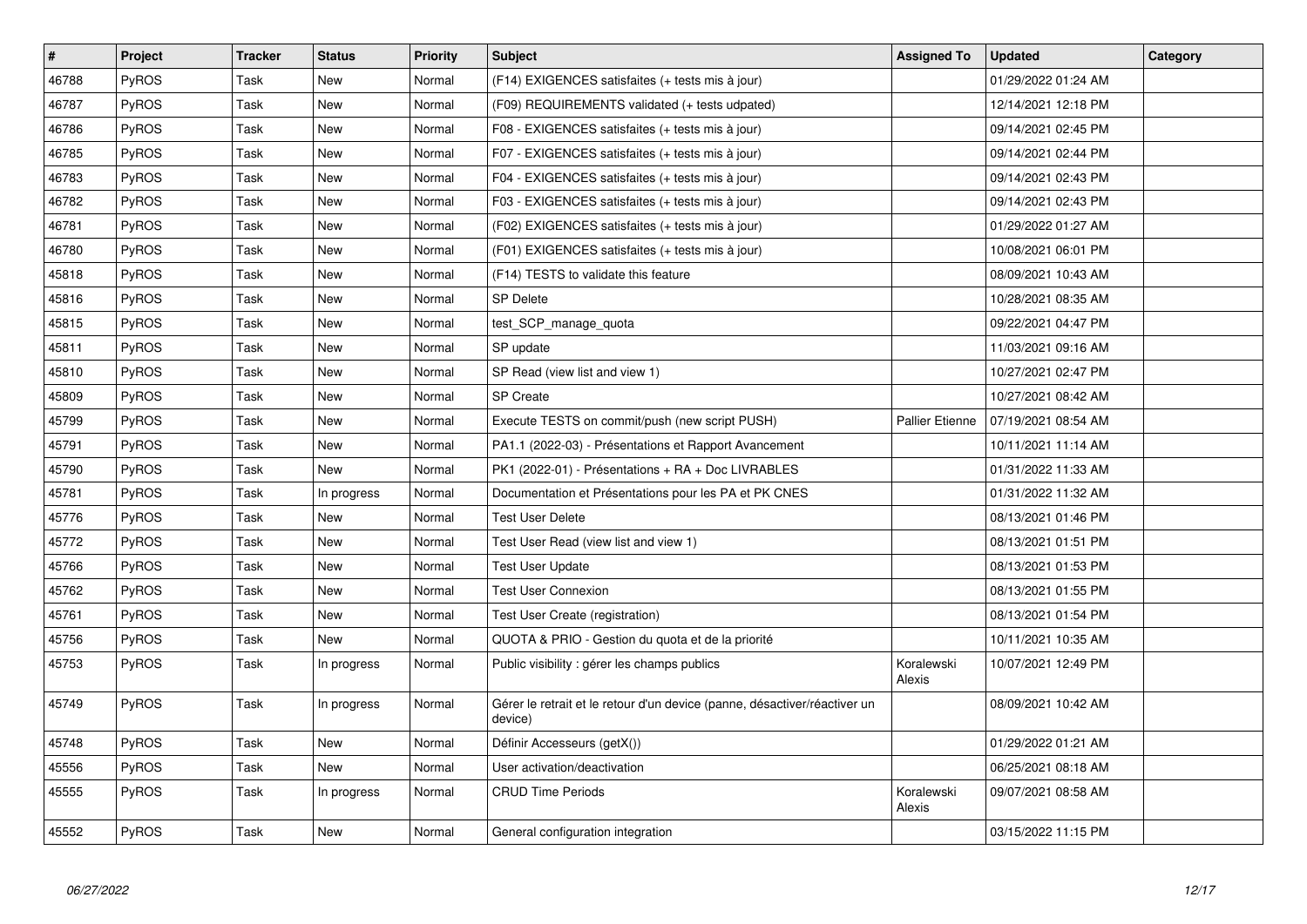| #     | Project | <b>Tracker</b> | <b>Status</b> | <b>Priority</b> | <b>Subject</b>                                                                                                          | <b>Assigned To</b>   | <b>Updated</b>      | Category |
|-------|---------|----------------|---------------|-----------------|-------------------------------------------------------------------------------------------------------------------------|----------------------|---------------------|----------|
| 45550 | PyROS   | Task           | New           | Normal          | Users View & Export                                                                                                     | Koralewski<br>Alexis | 03/29/2022 09:14 AM |          |
| 45484 | PyROS   | Feature        | New           | Normal          | **** D5 - Images management (L1-L2)                                                                                     |                      | 02/02/2022 02:36 PM |          |
| 45481 | PyROS   | Feature        | New           | Normal          | **** D2 - Users & Programs                                                                                              |                      | 03/29/2022 09:17 AM |          |
| 45452 | PyROS   | Story          | <b>New</b>    | Normal          | *** REQ-0XX REQUIREMENTS FROM CNES (PR)                                                                                 |                      | 06/14/2021 01:17 PM |          |
| 45346 | PyROS   | Task           | <b>New</b>    | Normal          | (F10) ENTITIES - Initial data (fixture)                                                                                 |                      | 06/03/2021 09:17 AM |          |
| 45340 | PyROS   | Task           | New           | Normal          | <b>INITIAL DATA (fixtures)</b>                                                                                          | Koralewski<br>Alexis | 12/14/2021 12:09 PM |          |
| 45337 | PyROS   | Task           | In progress   | Normal          | Description du Site (horizon + home)                                                                                    | Klotz Alain          | 10/11/2021 10:42 AM |          |
| 45336 | PyROS   | Task           | In progress   | Normal          | SCHEMA FILES - Fichiers schema pour valider la config                                                                   | Koralewski<br>Alexis | 10/11/2021 10:43 AM |          |
| 45295 | PyROS   | Task           | New           | Normal          | Create DARK files (acquisition)                                                                                         |                      | 05/27/2021 11:22 AM |          |
| 45294 | PyROS   | Task           | <b>New</b>    | Normal          | Create BIAS files (acquisition)                                                                                         |                      | 05/27/2021 11:22 AM |          |
| 45293 | PyROS   | Task           | New           | Normal          | Create FLAT files (acquisition)                                                                                         |                      | 05/27/2021 11:21 AM |          |
| 45292 | PyROS   | Task           | <b>New</b>    | Normal          | (F10) TESTS to validate this feature                                                                                    |                      | 05/27/2021 11:11 AM |          |
| 45291 | PyROS   | Task           | New           | Normal          | (F10) AUTHORIZATIONS for this feature (who can do what) :<br>documentation & implementation                             |                      | 06/08/2021 08:19 AM |          |
| 45290 | PyROS   | Task           | <b>New</b>    | Normal          | (F10) ENTITIES - definition & implementation                                                                            |                      | 06/03/2021 09:17 AM |          |
| 45195 | PyROS   | Story          | New           | Normal          | REQ-122 Page information état agent                                                                                     |                      | 05/12/2021 12:18 PM |          |
| 45194 | PyROS   | Story          | <b>New</b>    | Normal          | REQ-121 Limiter le nombre d'essais de connexion d'un utilisateur                                                        |                      | 05/12/2021 12:17 PM |          |
| 45193 | PyROS   | Story          | New           | Normal          | REQ-120 Pages web dédiées pour gérer différents besoins                                                                 |                      | 05/12/2021 12:17 PM |          |
| 45192 | PyROS   | Story          | New           | Normal          | REQ-119 Analyse images : le service de traitement d'images doit être<br>interopérable (à distance, par service externe) |                      | 05/12/2021 12:17 PM |          |
| 45191 | PyROS   | Story          | New           | Normal          | REQ-118 Avoir un obturateur sur les caméras (Utile pour faire les Dark)                                                 |                      | 05/12/2021 12:16 PM |          |
| 45190 | PyROS   | Story          | New           | Normal          | REQ-117 Calibration : génération des images de calibration en fonction<br>du temps (DBF) (Dark dépend du temps pose)    |                      | 05/12/2021 12:16 PM |          |
| 45189 | PyROS   | Story          | <b>New</b>    | Normal          | REQ-116 Calibration astro: trouver une solution quand l'image est<br>distendue (distortion)                             |                      | 05/12/2021 12:16 PM |          |
| 45188 | PyROS   | Story          | <b>New</b>    | Normal          | REQ-115 Calibration : traiter efficacement les fichiers de calibration<br>DBF (dark, bias, flat)                        |                      | 05/12/2021 12:15 PM |          |
| 45187 | PyROS   | Story          | New           | Normal          | REQ-114 Planification des séquences : Equité                                                                            |                      | 05/12/2021 12:15 PM |          |
| 45186 | PyROS   | Story          | New           | Normal          | REQ-113 Planification des séquences : Efficacité, efficience                                                            |                      | 05/12/2021 12:15 PM |          |
| 45185 | PyROS   | Story          | New           | Normal          | REQ-112 Planification des séquences : Flexibilité                                                                       |                      | 05/12/2021 12:14 PM |          |
| 45184 | PyROS   | Story          | New           | Normal          | REQ-111 Mise en sécurité automatique en cas de cyclone                                                                  |                      | 03/16/2022 04:38 PM |          |
| 45183 | PyROS   | Story          | New           | Normal          | REQ-110 Arrêt et redémarrage automatique en cas de coupure<br>électrique                                                |                      | 03/16/2022 04:38 PM |          |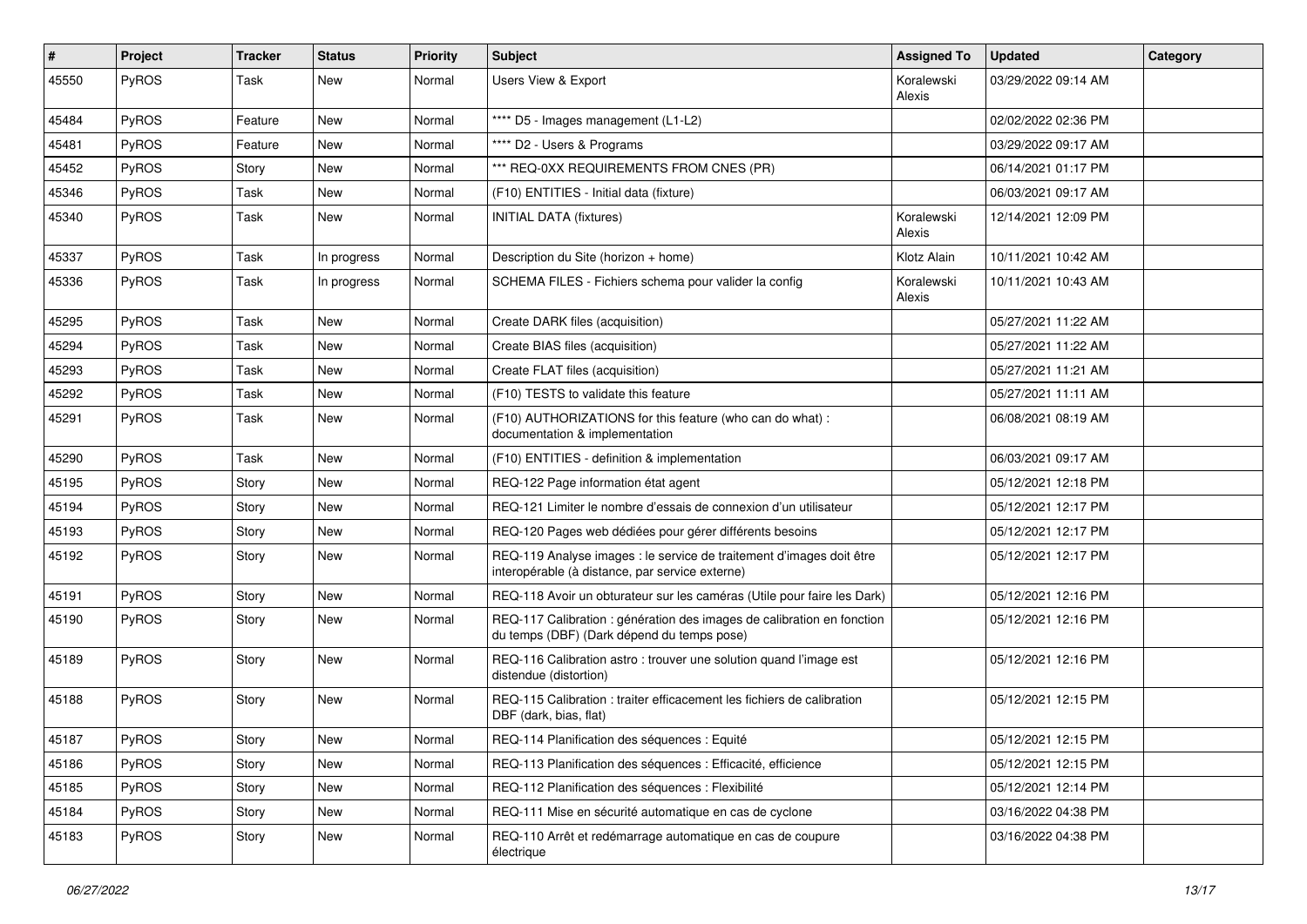| #     | Project | <b>Tracker</b> | <b>Status</b> | <b>Priority</b> | <b>Subject</b>                                                                                                   | <b>Assigned To</b> | <b>Updated</b>      | Category |
|-------|---------|----------------|---------------|-----------------|------------------------------------------------------------------------------------------------------------------|--------------------|---------------------|----------|
| 45182 | PyROS   | Story          | New           | Normal          | REQ-109 Afficher infos utiles sur les requetes/séquences                                                         |                    | 05/12/2021 12:13 PM |          |
| 45181 | PyROS   | Story          | <b>New</b>    | Normal          | REQ-108 Pouvoir déposer dans différents systèmes de coordonnées                                                  |                    | 02/22/2022 04:38 PM |          |
| 45180 | PyROS   | Story          | New           | Normal          | REQ-107 Suivi complet d'une requête, depuis son dépot, jusqu'à son<br>exécution, en passant par sa planification |                    | 05/12/2021 12:12 PM |          |
| 45179 | PyROS   | Story          | <b>New</b>    | Normal          | REQ-106 Requete appartient à un SP (lié à un PI qui est lié à des<br>users)                                      |                    | 05/12/2021 12:12 PM |          |
| 45178 | PyROS   | Story          | New           | Normal          | REQ-105 Pouvoir enlever une séquence (scène) déposée pour en<br>déposer une autre                                |                    | 05/12/2021 12:11 PM |          |
| 45177 | PyROS   | Story          | <b>New</b>    | Normal          | REQ-104 Rôles utilisateurs (profils)                                                                             |                    | 05/12/2021 12:11 PM |          |
| 45176 | PyROS   | Story          | New           | Normal          | REQ-103 Connexion unique pour accéder à tous les services, si<br>possible via annuaire LDAP                      |                    | 05/12/2021 12:10 PM |          |
| 45175 | PyROS   | Story          | <b>New</b>    | Normal          | REQ-102 Surveillance et sécurisation de la BD                                                                    |                    | 03/16/2022 04:38 PM |          |
| 45174 | PyROS   | Story          | <b>New</b>    | Normal          | REQ-213 Sauvegarde temporaire des images brutes pour opérations<br>de maintenance                                |                    | 05/12/2021 12:01 PM |          |
| 45173 | PyROS   | Story          | New           | Normal          | REQ-212 Espace privé pour extensions et déploiement sans git                                                     |                    | 05/12/2021 12:00 PM |          |
| 45172 | PyROS   | Story          | <b>New</b>    | Normal          | REQ-211 Allsky scan                                                                                              |                    | 05/12/2021 11:58 AM |          |
| 45171 | PyROS   | Story          | <b>New</b>    | Normal          | REQ-210 Affichage contenu BD                                                                                     |                    | 05/12/2021 11:58 AM |          |
| 45170 | PyROS   | Story          | <b>New</b>    | Normal          | REQ-209 Lecture des logs                                                                                         |                    | 05/12/2021 11:58 AM |          |
| 45169 | PyROS   | Story          | New           | Normal          | REQ-208 Lecture et téléchargement des images                                                                     |                    | 05/12/2021 11:57 AM |          |
| 45168 | PyROS   | Story          | New           | Normal          | REQ-207 Rapports de synthèse, outils de monitoring                                                               |                    | 05/12/2021 11:57 AM |          |
| 45167 | PyROS   | Story          | <b>New</b>    | Normal          | REQ-206 Espace mutualisé (comme CADOR)                                                                           |                    | 05/12/2021 11:57 AM |          |
| 45166 | PyROS   | Story          | New           | Normal          | REQ-205 Bandeau en haut de pages pour messages d'info ou<br>avertissement                                        |                    | 05/12/2021 11:56 AM |          |
| 45165 | PyROS   | Story          | <b>New</b>    | Normal          | REQ-204 Architecture site, différents espaces selon les roles                                                    |                    | 05/12/2021 11:56 AM |          |
| 45164 | PyROS   | Story          | <b>New</b>    | Normal          | REQ-203 GUI multilingue (choix de la langue)                                                                     |                    | 05/12/2021 11:55 AM |          |
| 45163 | PyROS   | Story          | <b>New</b>    | Normal          | REQ-013 PYROS-10 ordonnancement temps réel                                                                       |                    | 07/01/2021 08:30 AM |          |
| 45162 | PyROS   | Story          | <b>New</b>    | Normal          | REQ-014 PYROS-10 priorité et quotas utilisateurs                                                                 |                    | 07/01/2021 08:29 AM |          |
| 45161 | PyROS   | Story          | New           | Normal          | REQ-011 PYROS-10 ordonnanceur sur chaque télescope                                                               |                    | 07/01/2021 08:29 AM |          |
| 45160 | PyROS   | Story          | New           | Normal          | REQ-012 PYROS-10 limiter les temps morts entre requêtes                                                          |                    | 05/12/2021 10:47 AM |          |
| 45159 | PyROS   | Story          | New           | Normal          | REQ-003 Interface avec les données CNRS de manière authentifiée                                                  |                    | 05/12/2021 10:46 AM |          |
| 45158 | PyROS   | Story          | New           | Normal          | REQ-006 Notification de changement d'état d'une requête                                                          |                    | 05/12/2021 10:45 AM |          |
| 45157 | PyROS   | Story          | New           | Normal          | REQ-002 Déclenchement des jobs sur déclenchement au lieu de<br>scrutation                                        |                    | 05/12/2021 11:46 AM |          |
| 45156 | PyROS   | Story          | New           | Normal          | REQ-004 POC GTRS et websocket                                                                                    |                    | 05/12/2021 11:45 AM |          |
| 45155 | PyROS   | Story          | New           | Normal          | REQ-001 planification de tâches récurrentes                                                                      |                    | 05/12/2021 10:44 AM |          |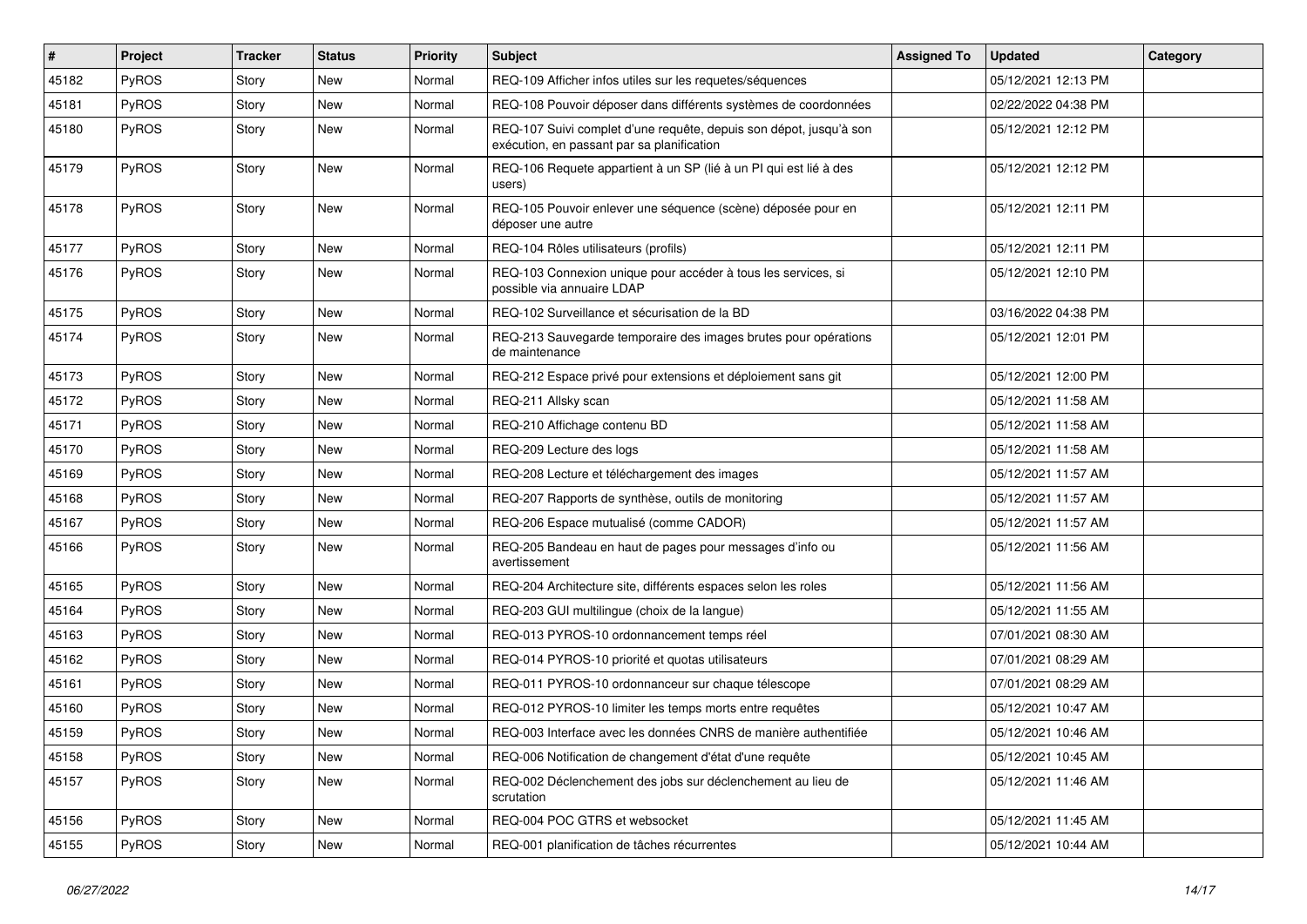| $\vert$ # | Project      | <b>Tracker</b> | <b>Status</b> | <b>Priority</b> | <b>Subject</b>                                                                          | <b>Assigned To</b> | <b>Updated</b>      | Category |
|-----------|--------------|----------------|---------------|-----------------|-----------------------------------------------------------------------------------------|--------------------|---------------------|----------|
| 45154     | PyROS        | Story          | <b>New</b>    | Normal          | REQ-070 SSI_010 Spécifications techniques SSI                                           |                    | 03/16/2022 04:42 PM |          |
| 45153     | PyROS        | Story          | <b>New</b>    | Normal          | REQ-051 Sécurité des systèmes informatique (SSI)                                        |                    | 03/16/2022 04:44 PM |          |
| 45152     | <b>PyROS</b> | Story          | New           | Normal          | REQ-068 ACCEPT 010 Plan de validation et d'essai                                        |                    | 05/12/2021 10:42 AM |          |
| 45151     | PyROS        | Story          | <b>New</b>    | Normal          | REQ-069 Plan de validation et d'essai                                                   |                    | 05/12/2021 10:42 AM |          |
| 45150     | PyROS        | Story          | <b>New</b>    | Normal          | REQ-066 QUALIF_030 Exigence                                                             |                    | 05/12/2021 10:41 AM |          |
| 45149     | PyROS        | Story          | <b>New</b>    | Normal          | REQ-067 Qualification des exigences                                                     |                    | 05/12/2021 10:41 AM |          |
| 45148     | PyROS        | Story          | <b>New</b>    | Normal          | REQ-063 Qualification opérationnelle                                                    |                    | 05/12/2021 10:40 AM |          |
| 45147     | PyROS        | Story          | New           | Normal          | REQ-059 Qualification technique                                                         |                    | 05/12/2021 10:40 AM |          |
| 45146     | PyROS        | Story          | New           | Normal          | REQ-064 Déploiement                                                                     |                    | 05/12/2021 10:39 AM |          |
| 45145     | PyROS        | Story          | <b>New</b>    | Normal          | REQ-062 QUALIF_020 Qualification opérationnelle                                         |                    | 05/12/2021 10:39 AM |          |
| 45144     | PyROS        | Story          | <b>New</b>    | Normal          | REQ-060 JUSTIF_010 Justification de la définition                                       |                    | 05/12/2021 10:38 AM |          |
| 45143     | PyROS        | Story          | <b>New</b>    | Normal          | REQ-061 Justification de la définition                                                  |                    | 05/12/2021 10:37 AM |          |
| 45142     | PyROS        | Story          | New           | Normal          | REQ-058 QUALIF_010 Qualification technique                                              |                    | 05/12/2021 10:37 AM |          |
| 45141     | PyROS        | Story          | <b>New</b>    | Normal          | REQ-056 INTERFACE_010 Interfaçage avec PyROS                                            |                    | 05/12/2021 10:36 AM |          |
| 45140     | PyROS        | Story          | <b>New</b>    | Normal          | REQ-057 Interfaçage avec TAROT NC                                                       |                    | 05/12/2021 10:36 AM |          |
| 45139     | PyROS        | Story          | <b>New</b>    | Normal          | REQ-054 Documentation et Formation                                                      |                    | 05/12/2021 10:35 AM |          |
| 45138     | PyROS        | Story          | <b>New</b>    | Normal          | REQ-055 ERGO_040 Documentation                                                          |                    | 05/12/2021 10:35 AM |          |
| 45137     | PyROS        | Story          | <b>New</b>    | Normal          | REQ-053 ERGO 030 Formation                                                              |                    | 05/12/2021 10:35 AM |          |
| 45136     | PyROS        | Story          | <b>New</b>    | Normal          | REQ-052 ERGO_020 Operabilité                                                            |                    | 05/12/2021 10:34 AM |          |
| 45135     | PyROS        | Story          | <b>New</b>    | Normal          | REQ-050 SURETE_260 Système informatique (SSI)                                           |                    | 03/16/2022 04:42 PM |          |
| 45134     | PyROS        | Story          | New           | Normal          | REQ-043 SURETE_180 Sécurité des personnes : lumière                                     |                    | 05/12/2021 10:33 AM |          |
| 45133     | PyROS        | Story          | New           | Normal          | REQ-042 SURETE_170 Sécurité des personnes : système d'arrêt<br>automatique              |                    | 05/12/2021 10:33 AM |          |
| 45132     | PyROS        | Story          | <b>New</b>    | Normal          | REQ-031 SURETE_040 Automatisation du bâtiment                                           |                    | 05/12/2021 10:32 AM |          |
| 45131     | PyROS        | Story          | <b>New</b>    | Normal          | REQ-049 SURETE_250 Transfert des données                                                |                    | 03/16/2022 04:16 PM |          |
| 45130     | PyROS        | Story          | New           | Normal          | REQ-047 SURETE_240 Sauvegarde des données brutes                                        |                    | 03/16/2022 04:42 PM |          |
| 45129     | PyROS        | Story          | New           | Normal          | REQ-046 SURETE_210 Arrêt du système en cas de condition<br>météorologiques défavorables |                    | 03/16/2022 04:42 PM |          |
| 45128     | PyROS        | Story          | New           | Normal          | REQ-045 SECURITE_200 Système d'alerte                                                   |                    | 03/16/2022 04:42 PM |          |
| 45127     | PyROS        | Story          | New           | Normal          | REQ-044 SURETE_190 Sécurité des personnes : système d'arrêt<br>d'urgence                |                    | 05/12/2021 10:30 AM |          |
| 45126     | PyROS        | Story          | New           | Normal          | REQ-048 sauvegarde des données brutes                                                   |                    | 03/16/2022 04:43 PM |          |
| 45125     | PyROS        | Story          | New           | Normal          | REQ-041 information sur les composants (ajout)                                          |                    | 05/12/2021 10:29 AM |          |
| 45124     | PyROS        | Story          | New           | Normal          | REQ-038 focalisation, alignement,                                                       |                    | 05/12/2021 10:29 AM |          |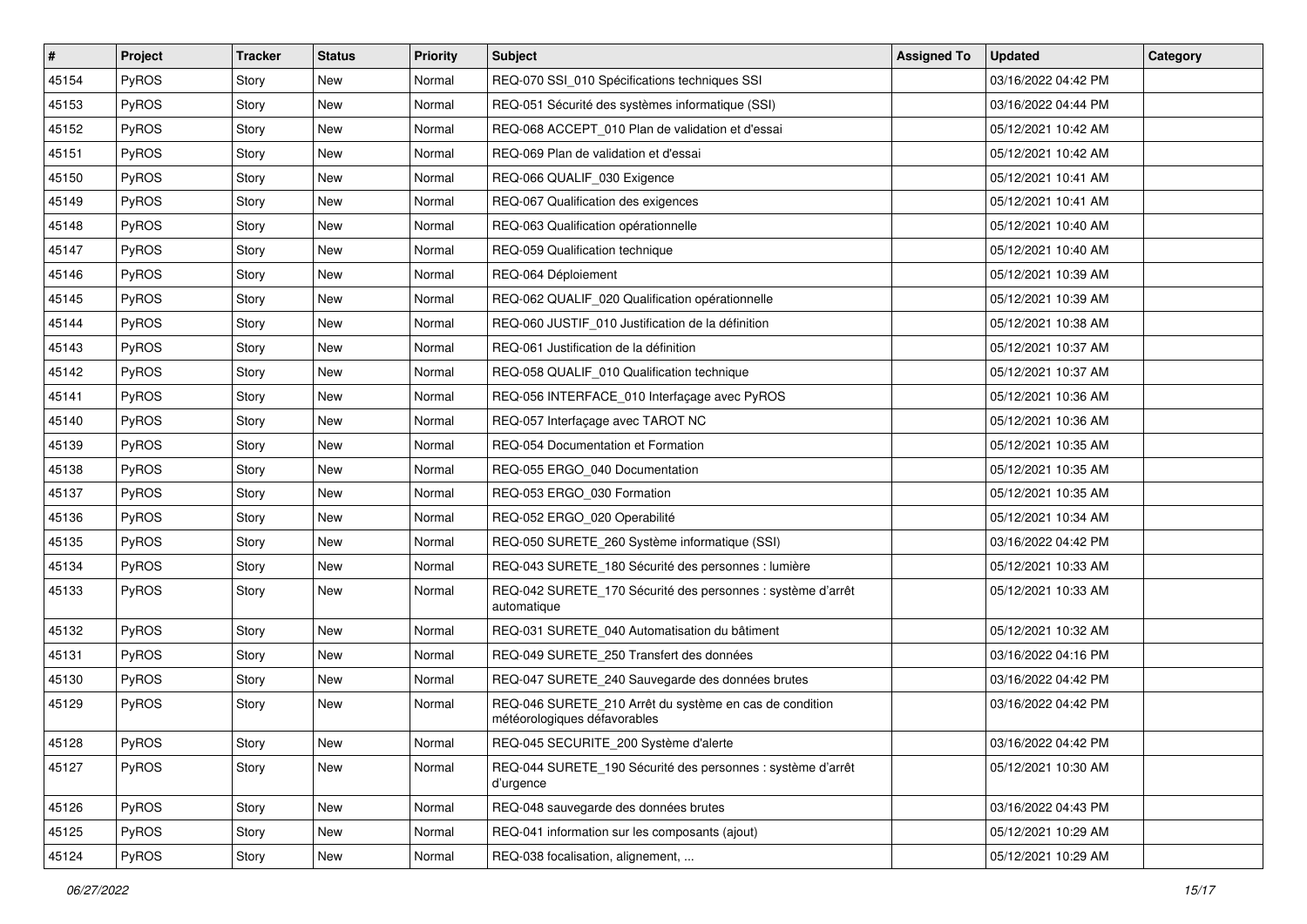| #     | Project      | <b>Tracker</b> | <b>Status</b> | <b>Priority</b> | <b>Subject</b>                                                                  | <b>Assigned To</b>     | <b>Updated</b>      | Category |
|-------|--------------|----------------|---------------|-----------------|---------------------------------------------------------------------------------|------------------------|---------------------|----------|
| 45123 | PyROS        | Story          | New           | Normal          | REQ-036 logiciel pour la maintenance à distance                                 |                        | 05/12/2021 10:28 AM |          |
| 45122 | PyROS        | Story          | <b>New</b>    | Normal          | REQ-032 automatisation du bâtiment et du télescope                              |                        | 05/12/2021 10:27 AM |          |
| 45121 | PyROS        | Story          | New           | Normal          | REQ-009 requêtes de calibration                                                 |                        | 05/12/2021 10:54 AM |          |
| 45120 | <b>PyROS</b> | Story          | New           | Normal          | REQ-017 Information sur les requêtes soumises par l'utilisateur                 |                        | 05/12/2021 10:55 AM |          |
| 45119 | <b>PyROS</b> | Story          | New           | Normal          | REQ-008 requêtes SST flexibles                                                  |                        | 05/12/2021 10:54 AM |          |
| 45118 | <b>PyROS</b> | Story          | New           | Normal          | REQ-016 informations sur les composants de l'observatoire                       |                        | 05/12/2021 10:55 AM |          |
| 45117 | <b>PyROS</b> | Story          | New           | Normal          | REQ-019 Mise à disposition des images et mesures                                |                        | 05/12/2021 10:55 AM |          |
| 45116 | <b>PyROS</b> | Story          | New           | Normal          | REQ-039 SURETE_160 Sauvegarde des pannes                                        |                        | 05/12/2021 10:56 AM |          |
| 45115 | <b>PyROS</b> | Story          | New           | Normal          | REQ-035 SURETE_130 Maintenance à distance                                       |                        | 05/12/2021 10:56 AM |          |
| 45114 | PyROS        | Story          | New           | Normal          | REQ-021 FONC_020 Saut en déclinaison entre chaque image                         |                        | 05/12/2021 10:15 AM |          |
| 45113 | <b>PyROS</b> | Story          | New           | Normal          | REQ-024 FONC_080 Directions et trajectoires accessibles                         |                        | 05/12/2021 10:11 AM |          |
| 45112 | <b>PyROS</b> | Story          | <b>New</b>    | Normal          | REQ-023 FONC_030 Délai de reprogrammation                                       |                        | 05/12/2021 10:00 AM |          |
| 45103 | <b>PyROS</b> | Story          | New           | Normal          | REQ-033 SURETE_050 Prise en compte de la météo                                  |                        | 03/16/2022 04:42 PM |          |
| 45102 | <b>PyROS</b> | Story          | New           | Normal          | REQ-029 Métadonnées des images                                                  |                        | 05/11/2021 04:44 PM |          |
| 45101 | PyROS        | Story          | <b>New</b>    | Normal          | REQ-034 SURETE_080 Coupure électrique                                           |                        | 03/16/2022 04:42 PM |          |
| 45100 | <b>PyROS</b> | Story          | New           | Normal          | REQ-026 Plage d'angles horaires et ligne d'horizon                              |                        | 05/11/2021 04:38 PM |          |
| 45099 | PyROS        | Story          | New           | Normal          | REQ-037 SURETE_140 Vérification du fonctionnement du télescope :<br>calibration |                        | 05/11/2021 04:35 PM |          |
| 45098 | PyROS        | Story          | New           | Normal          | REQ-030 SURETE_30 Répartition des nuits                                         |                        | 05/11/2021 04:27 PM |          |
| 45097 | <b>PyROS</b> | Story          | New           | Normal          | REQ-028 FONC_180 Métadonnées pour les poursuites LEO<br>(optionnelle)           |                        | 05/11/2021 04:45 PM |          |
| 45096 | PyROS        | Story          | New           | Normal          | REQ-027 FONC_170 Métadonnées                                                    |                        | 05/11/2021 04:44 PM |          |
| 45095 | PyROS        | Story          | <b>New</b>    | Normal          | REQ-018 Cloisonnement des données                                               |                        | 05/11/2021 04:17 PM |          |
| 45051 | <b>PyROS</b> | Task           | New           | Normal          | Implémenter le protocole Indi avec une classe DeviceControllerIndi              |                        | 05/06/2021 05:05 PM |          |
| 45050 | PyROS        | Task           | In progress   | Normal          | Test caméra du TNC (FLI)                                                        | Klotz Alain            | 07/16/2021 09:34 AM |          |
| 45049 | <b>PyROS</b> | Task           | New           | Normal          | <b>CAMERA FLI</b>                                                               |                        | 07/16/2021 09:34 AM |          |
| 45048 | <b>PyROS</b> | Task           | New           | Normal          | HARDWARE DEVICES definition, test, config, management                           |                        | 10/08/2021 05:51 PM |          |
| 45047 | PyROS        | Task           | New           | Normal          | Piloter le telescope en mode manuel depuis le Dashboard                         | Pallier Etienne        | 12/14/2021 12:34 PM |          |
| 45046 | PyROS        | Task           | New           | Normal          | Manual mode                                                                     |                        | 12/14/2021 12:34 PM |          |
| 45044 | PyROS        | Task           | In progress   | Normal          | CRUD des autres entités (Institutes, Time Periods, Scientific Theme)            | Koralewski<br>Alexis   | 10/11/2021 10:01 AM |          |
| 45041 | <b>PyROS</b> | Task           | New           | Normal          | Pouvoir télécharger zip ou faire clone depuis gitlab sans se connecter          | <b>Pallier Etienne</b> | 05/06/2021 04:05 PM |          |
| 45037 | <b>PyROS</b> | Task           | In progress   | Normal          | Algo description                                                                | Klotz Alain            | 05/06/2021 02:59 PM |          |
| 45035 | PyROS        | Task           | New           | Normal          | Resilience (failure tolerance)                                                  |                        | 05/06/2021 12:58 PM |          |